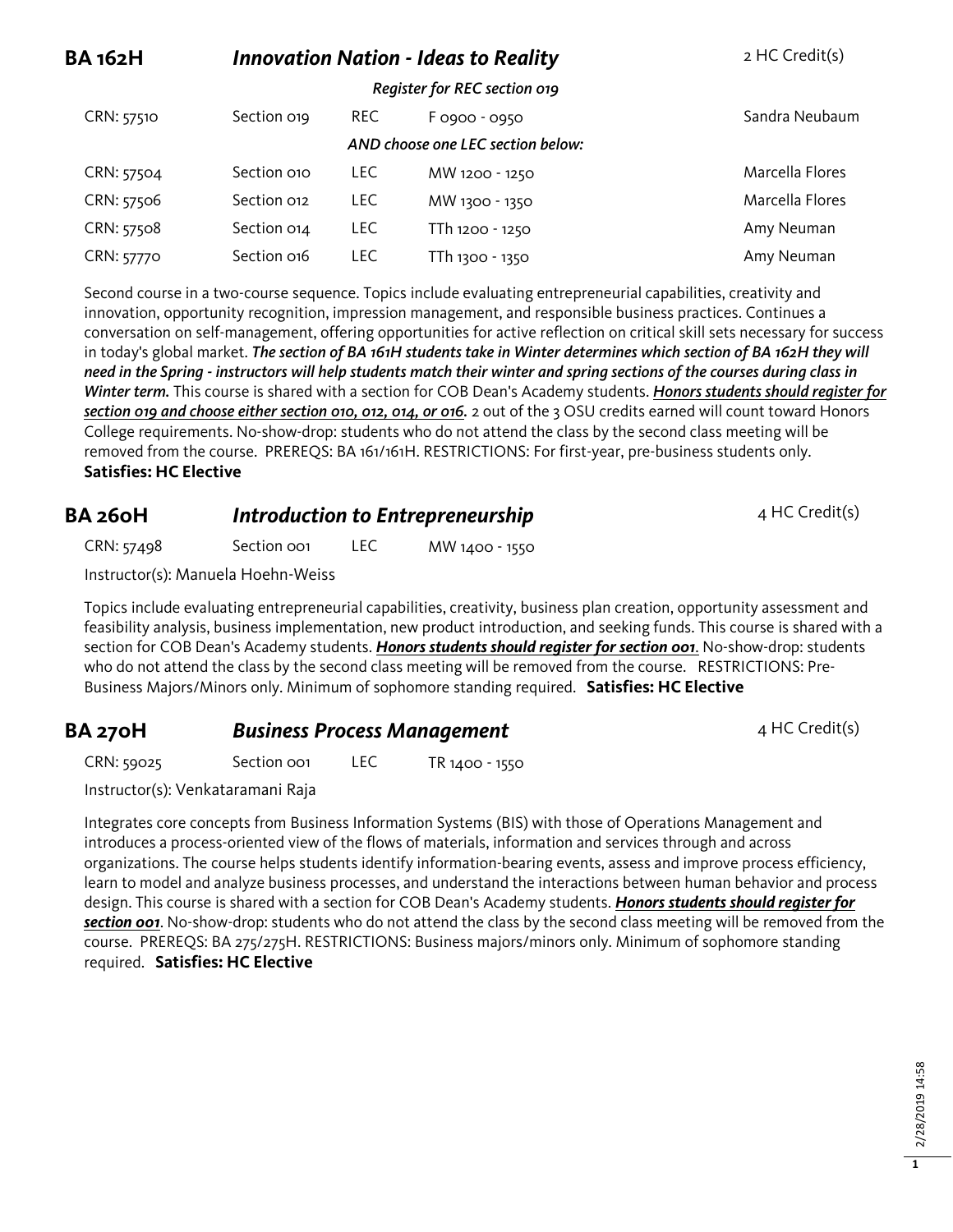#### **BA 354H** *Managing Ethics and Corporate Social Responsibility* 4 HC Credit(s)

CRN: 57502 Section 001 LEC MW 1600 - 1750

Instructor(s): Betsy Rock

Introduces contemporary issues that business professionals face making ethical and socially responsible decisions in an increasingly fast-paced, transparent, and global environment. This is a Writing Intensive Course. This course is shared with a section for COB Dean's Academy students. *Honors students should register for section 001*. No-show-drop: students who do not attend the class by the second class meeting will be removed from the course. PREREQS: (COMM 111/111H or COMM 114/114H) and (WR 222 or WR 323 or WR 327/327H or HC 199). RESTRICTIONS: Business majors/minors only. Senior standing required. **Satisfies: HC Elective**

#### **BA 466H** *Integrative Strategic Experience* 4 HC Credit(s)

CRN: 59028 Section 001 LEC TR 1600 - 1750

Instructor(s): Jeffrey Barden

Provides students with an overview of the basic concepts in strategic management. Students learn frameworks and models to understand and analyze a firm's external environment and internal resources in an effort to create sustainable competitive advantages. Analysis and critique of conventional conceptions of business ethics. Evaluation of ethical issues involving businesses at firm, national, and international levels. This course is shared with a section for COB Dean's Academy students. *Honors students should register for section 001*. No-show-drop: students who do not attend the class by the second class meeting will be removed from the course. PREREQS: (BA 240/240H or FIN 340/340H or BA 360/360H) and BA 352/352H and BA 357/357H and (BA 223/223H or BA 390/390H). RESTRICTIONS: Business majors/minors only. Senior standing required. **Satisfies: HC Elective**

| <b>BI 213H</b> | <b>Principles of Biology</b> |      | 4 HC Credit(s)                                                  |                                 |
|----------------|------------------------------|------|-----------------------------------------------------------------|---------------------------------|
| CRN: 52701     | Section oo <sub>1</sub>      | LEC. | MWF 1300 - 1350<br>Group Midterms<br>AND choose one LAB section | Nathan Kirk                     |
| CRN: 52702     | Section 010                  | LAB  | W 1400 - 1650                                                   | Nathan Kirk or                  |
| CRN: 52891     | Section 020                  | LAB  |                                                                 | Carmen Harjoe<br>Nathan Kirk or |
|                |                              |      | Th 800 - 1050                                                   | Carmen Harjoe                   |
| CRN: 59030     | Section 030                  | LAB  | $F1400 - 1650$                                                  | Nathan Kirk or                  |
|                |                              |      |                                                                 | Carmen Harjoe                   |

Genetics, evolution, natural selection, and ecology. PREREQS: CH 121 or CH 201 or CH 221 or CH 224H or (CH 231/231H and (CH 261/261H or CH 271)). RESTRICTIONS: For life science majors and pre-professional students. **Course Fee: \$30. Satisfies: HC BaccCore - Biological Sciences**

| <b>BI 306H</b>              | <b>Environmental Ecology</b> |      |               | 3 HC Credit(s) |
|-----------------------------|------------------------------|------|---------------|----------------|
| CRN:                        | Section oo <sub>1</sub>      | LEC. | TTh 830 - 950 |                |
| $Instructor(s)$ Kate Laitha |                              |      |               |                |

Instructor(s): Kate Lajtha

This class will choose 4-5 specific topics in environmental science and analyze various sides in the environmental debate. Topics can include preserving and enhancing species diversity at the cost of development, CAFOs and livestock grazing vs. eating low on the food chain, using life cycle analysis to evaluate how "green" alternative energy is, acid rain, air pollution, controls on industrial emissions, and the evidence for and against human involvement in global climate change. Class time will be a mixture of lecture, debate, and reading. PREREQS: One year of college biology and chemsitry. RESTRICTIONS: Minimum of sophomore standing required. **Satisfies: HC BaccCore - Contemporary Global Issues**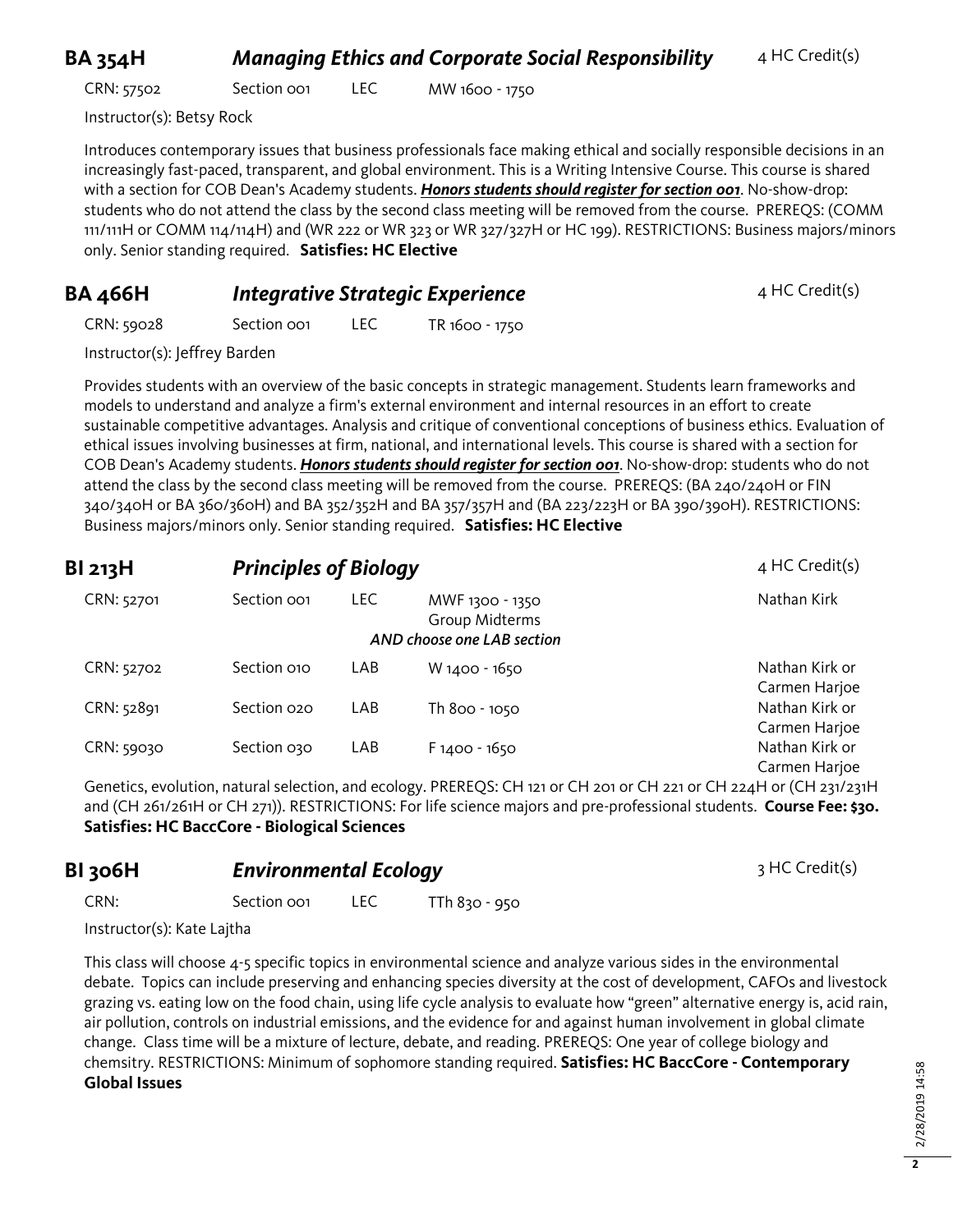| <b>BI 311H</b>                | <b>Genetics</b> |      |                 | $4$ HC Credit(s) |
|-------------------------------|-----------------|------|-----------------|------------------|
| CRN: 56578                    | Section oo1     | LEC. | TTh 1200 - 1320 |                  |
| <u>AND</u>                    |                 |      |                 |                  |
| CRN: 57075                    | Section 010     | REC. | T 1400 - 1450   |                  |
| Instructor(s): Michael Blouin |                 |      |                 |                  |

Fundamentals of Mendelian, quantitative, population, molecular, and developmental genetics. Class will feature group activities, discussions, and student presentations. PREREQS: (BI 211/211H and BI 212/212H and BI 213/213H) or (BI 204 and BI 205 and BI 206). **Satisfies: HC Elective**

| CH <sub>233</sub> H | <b>Honors General Chemistry</b> |            |                                    | $4$ HC Credit(s) |
|---------------------|---------------------------------|------------|------------------------------------|------------------|
| CRN: 54316          | Section oo1                     | LEC.       | MWF 1200 - 1250                    | Kevin Gable      |
|                     |                                 |            | AND choose one REC section         |                  |
| CRN: 54317          | Section 010                     | <b>REC</b> | T 1100 - 1150                      | Kevin Gable      |
| CRN: 54366          | Section 011                     | <b>REC</b> | Th 1400 - 1450                     | Kevin Gable      |
|                     |                                 |            | AND choose one CH 263H LAB section |                  |
| CH <sub>263</sub> H | Laboratory for CH 233H          |            |                                    | 1 HC Credit(s)   |
| CRN: 54315          | Section 010                     | LAB        | T 1200 - 1450                      | Michael Burand   |
| CRN: 54696          | Section 011                     | LAB        | Th 1500 - 1750                     | Michael Burand   |

Third course in General Chemistry sequence for Honors College students with one-year high school chemistry. This sequence examines the characteristics of molecular and atomic behavior and the way in which these influence chemical properties and reactions. Prereq for CH 233H: CH 232/232H or CH 222. Prereqs for CH 263H lab: CH 262/262H or CH 272 or CH 222 or CH 225H. **Course Fee: \$30. Satisfies: HC BaccCore - Physical Sciences**

#### **CH 463H Experimental Chemistry II** 3 HC Credit(s) CRN: 51882 Section 001 LEC W 1300 - 1350

| <b>CRIV.</b> 51002 | <b>SECLIOII OOI</b> | LEC  | <b>W 1300 - 1350</b>      |  |
|--------------------|---------------------|------|---------------------------|--|
| AND                |                     |      |                           |  |
| CRN: 51883         | Section 010         | LAB. | W 1400-1650 & F 1300-1650 |  |

Instructor(s): Christine Pastorek & Amila Liyanage

Second-level integrated laboratory course for majors in chemistry and related disciplines, covering experimental techniques of analytical, inorganic, organic and physical chemistry. Must contact Chemistry department to register. PREREQS: CH 362/362H and (CH 324 or CH 461/461H) and CH 442. CH 442 can be taken concurrently. **Course Fee: \$44. Satisfies: HC Elective**

| <b>CHE 333H</b> | <b>Transport Phenomena III</b> |      |                 | 1 HC Credit(s) |
|-----------------|--------------------------------|------|-----------------|----------------|
| CRN: 55341      | Section oo1                    | LEC. | MW 1100 - 1150  |                |
| <b>AND</b>      |                                |      |                 |                |
| CRN: 55342      | Section 010                    | STD. | TTh 1400 - 1450 |                |

Instructor(s): Liney Arnadottir

A unified treatment using control volume and differential analysis of binary mass transfer, prediction of mass transport properties, and introduction to mass transfer operations. 1 out of the 3 OSU credits earned counts toward Honors College Requirements. PREREQS: CHE 331/331H or CHE 332/332H. RESTRICTIONS: Must be enrolled in pro-school in the College of Engineering. **Satisfies: HC Elective**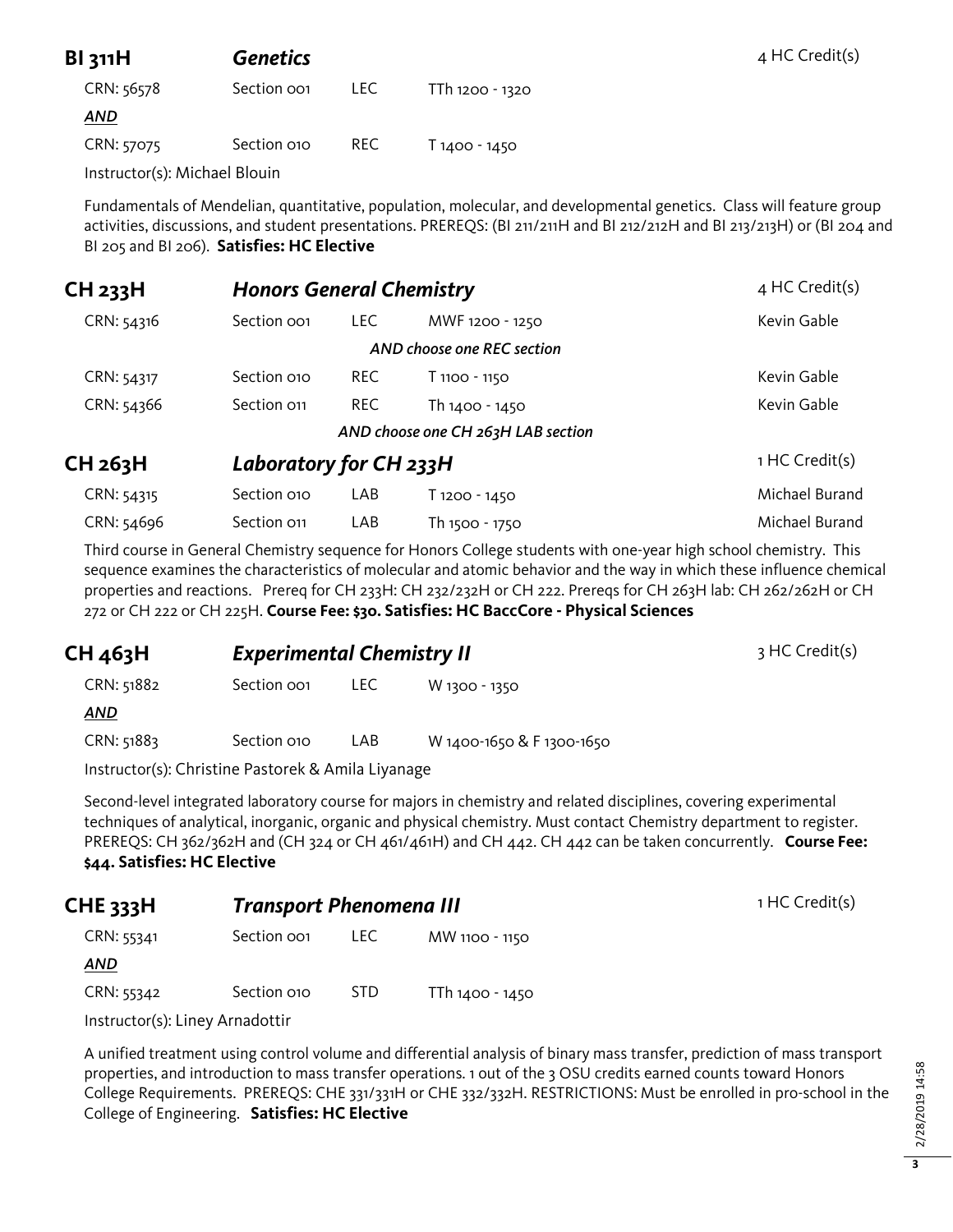# **4**

2/28/2019 14:58 2/28/2019 14:58

# **CS 391H Social and Ethical Issues in Computer Science** 3 HC Credit(s)

CRN: 59218 Section 001 LEC TTh 1600 - 1720

Instructor(s): Carlos Jensen

In-depth exploration of the social, psychological, political, and ethical issues surrounding the computer industry and the evolving information society. RESTRICTIONS: Minimum of junior standing required. **Satisfies: HC BaccCore - Science, Technology, Society**

#### **DSGN 244H Color Innovation COLOR 100 AMPLE 24 HC Credit(s)**

CRN: 59031 Section 001 LEC TTh 1000 - 1150

Instructor(s): Guarang Desai

The aesthetics, meaning, and perception of color provide the foundational knowledge in this course. This course is shared with a section for COB Dean's Academy students. *Honors students should register for section 001*. No-showdrop: students who do not attend the class by the second class meeting will be removed from the course. RESTRICTIONS: For Pre-Merchandising Management, Pre-Interiors, and Pre-Design & Innovation Management students only. Minimum of sophomore standing required. **Satisfies: HC Elective**

| -- <del>-</del> - - - |             |     |                                                                                                                     |
|-----------------------|-------------|-----|---------------------------------------------------------------------------------------------------------------------|
| CRN: 60066            | Section oo1 | SEM | W 1600 - 1750                                                                                                       |
|                       |             |     | Field trip to Philomath outside of class hours (date TBD).<br>Alternative assignment will be available for students |
|                       |             |     | unable to attend the field trip.                                                                                    |

**ED 407H Sundown Towns in Oregon 2 HC Credit(s)** 

Instructor(s): Jean Moule

This course will provide an opportunity for participants to explore Oregon's racist past through the exploration of Sundown Towns – municipalities or neighborhoods that practiced racial segregation. Such an exploration will help students understand the underpinnings of our United States societal racism and of racial perspectives in Oregon. Students will participate in a directed research project that results in newly disseminated knowledge, and will choose whether the research is conducted with interviews, onsite search for records, or primary research in available documents. There will be a field trip to the Benton County Historical Society in Philomath. The goal is to facilitate authentic and relevant primary research and presentation. Professor Moule will work with students enrolled in the course to determine the best option for the date and time of the field trip to the Benton County Historical Society. An alternative assignment will be available for students unable to attend the field trip. **Course Fee: \$4. Satisfies: HC Colloquia**

| <b>ENG 275H</b> | The Bible as Literature |      |                 | 4 HC Credit(s) |
|-----------------|-------------------------|------|-----------------|----------------|
| CRN: 57514      | Section oo <sub>1</sub> | LEC. | MWF 1100 - 1150 |                |

Instructor(s): Chris Anderson

In this class we'll try to set aside everything else and look closely at the language and style of the four canonical gospels, Matthew, Mark, Luke, and John, as if we are reading any other story, the work of any other creative writer: the narrative arcs, the development of character, what the stories say and what they don't. I will ask you to do two informal in-class "Quick Writes," leading to a midterm and a final essay. There will also be frequent in-class freewriting. Our emphasis will be on ways of reading--on kinds of truth and methods of interpretation. **Satisfies: HC BaccCore - Literature and the Arts OR Western Culture**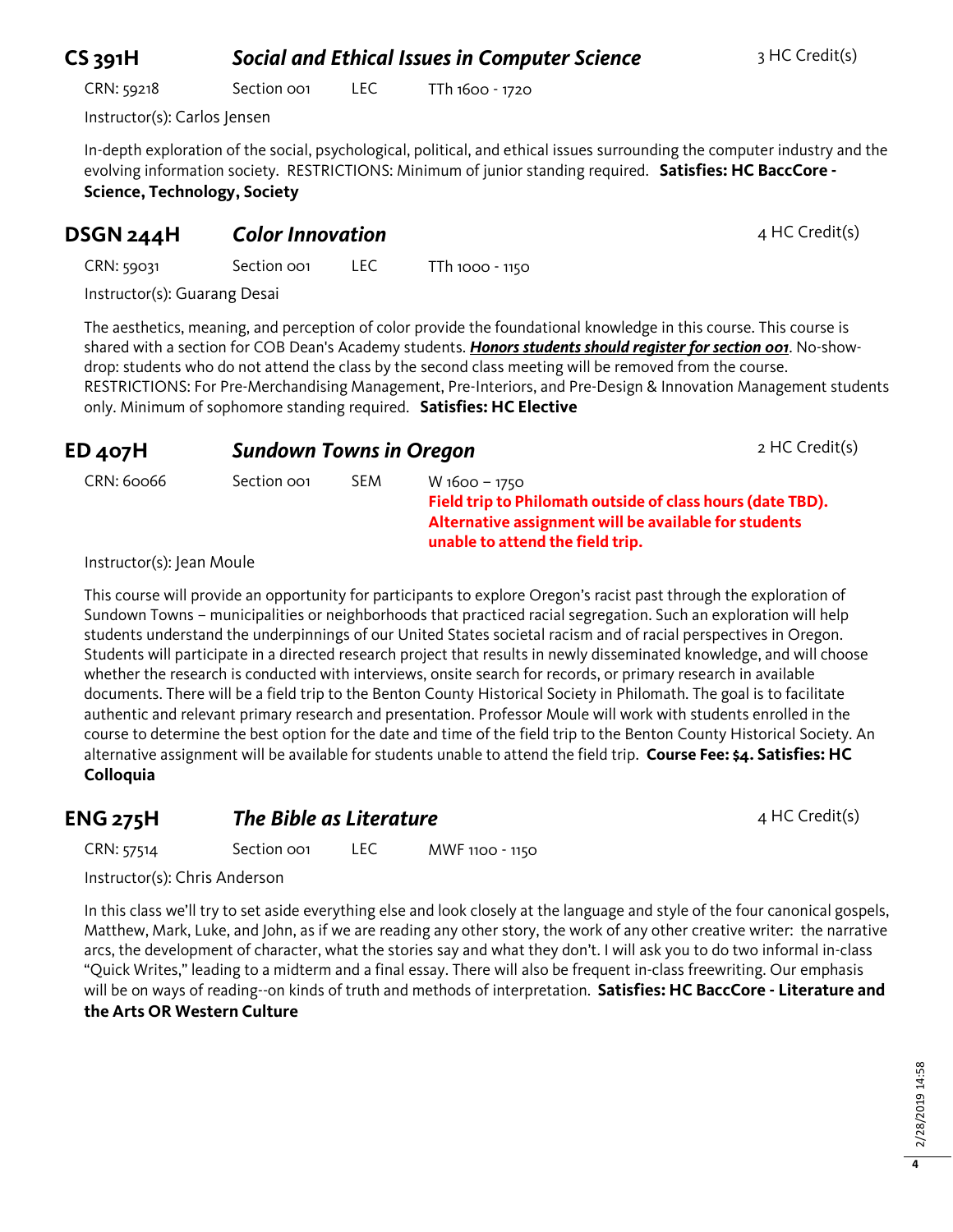#### **ENGR 299H** *Design Thinking in Teams* **2 HC Credit(s)**

CRN: 59033 Section 001 SEM F 1000 - 1150

Instructor(s): Belinda Batten

The objective of this course is to introduce the formal design process and to explore how team composition and dynamics affect the end product. Customer requirements and designing for diverse user populations will be explored. The concepts will be presented through lecture but will be developed through class discussion. The culminating activity will be a team design competition. Each student will be expected to keep a journal and reflect on topics discussed in class. In addition to the student's reflections, there will also be prompts provided in class to which each student will be expected to respond in their journal. **Satisfies: HC Colloquia**

#### **ENGR 299H** *Experiencing Engineering Research* 2 HC Credit(s)

CRN: 60072 Section 002 SEM W 1400 - 1550

Instructor(s): Irem Tumer

This seminar is an opportunity to form relationships with research faculty and to develop research ideas for your Honors College thesis. College of Engineering researchers will present their research and encourage discussion with students. The primary learning outcomes of this course relate to the demonstration of knowledge about engineering research. Specifically, you will be able to identify current issues relevant to engineering research topics, describe a variety of research methodologies in engineering that are appropriate to a particular topic, and be able to design a research study in engineering. **Graded: P/N. Satisfies: HC Colloquia**

| ES 241H    | <b>Introduction to Native American Studies</b> | $4$ HC Credit(s) |                 |  |
|------------|------------------------------------------------|------------------|-----------------|--|
| CRN: 60371 | Section oo                                     | LEC.             | TTh 1800 - 1950 |  |
|            |                                                |                  |                 |  |

Instructor(s): David Lewis

A survey of Native American cultures and history, both prior to and following contact with Europeans. Introduces the key contemporary issues and questions in the field of Native American studies. **Satisfies: HC BaccCore - Cultural Diversity**

#### **GEOG 340H** *Introduction to Water Science & Policy* 3 HC Credit(s)

CRN: 56579 Section 001 LEC TTh 1400 - 1520

Instructor(s): Aaron Wolf & Michael Campana

This course provides students with an introduction to hydrology—the science dealing with the Earth's freshwaters—and the policies that affect use, distribution, quality, and management of those waters. About one third of the course is devoted to science, one third to policy, and one third to student exercises and presentations, including mock negotiations on the future of the Columbia Basin. **Satisfies: HC BaccCore - Science/Technology/Society**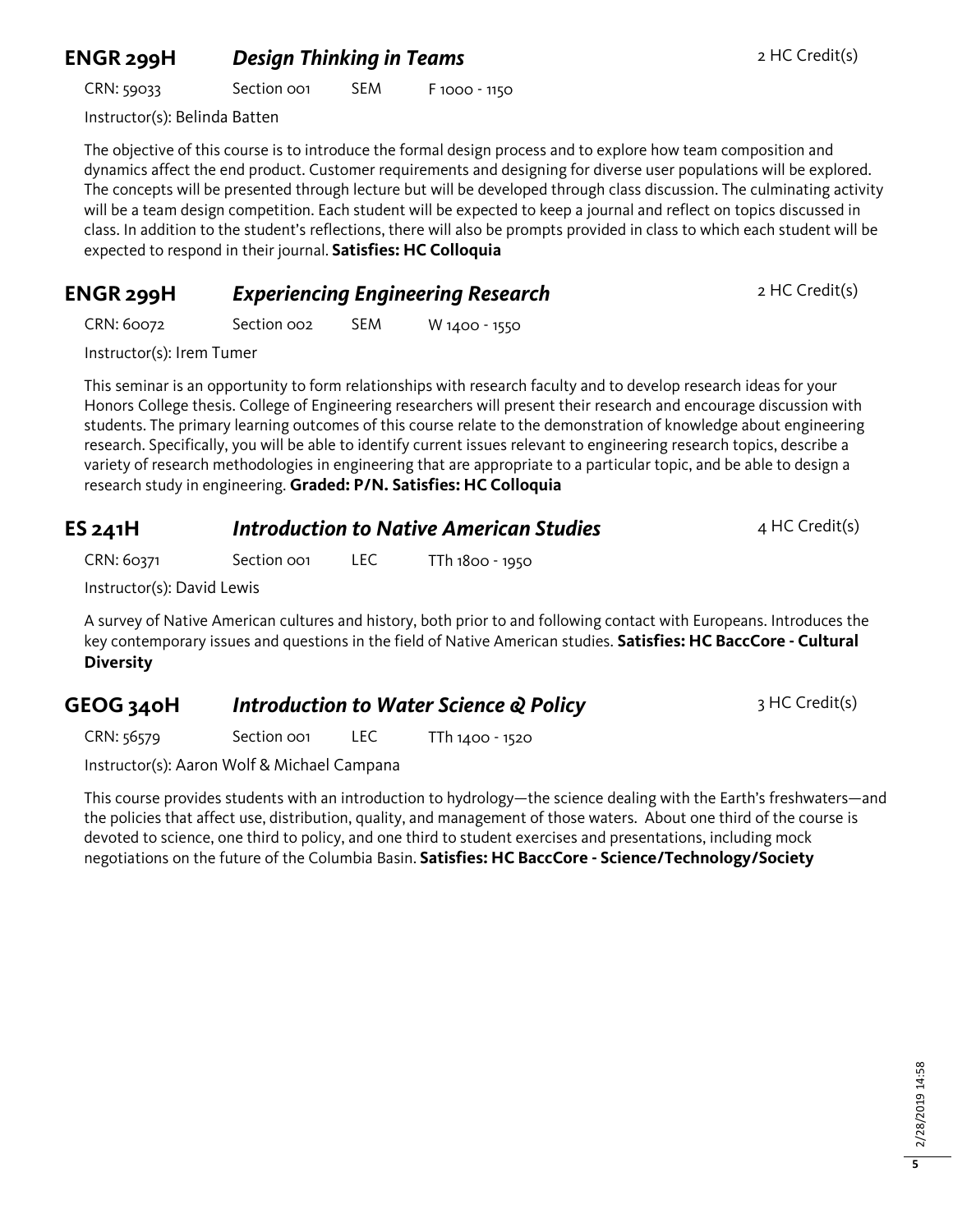## **HC 199 Honors Writing According HC Credit(s) HC Credit(s)**

#### *Choose one section below*

| CRN: 51204 | Section oo1 | TEC. | MW 800 - 920    |
|------------|-------------|------|-----------------|
| CRN: 51940 | Section oo2 | TEC. | TTh 800 - 920   |
| CRN: 53798 | Section 003 | TEC. | TTh 1000 - 1120 |

Instructor(s): Eric Hill

Becoming a critical reader and thinker promotes clear writing and verbal communication. You will hone your skills in a discussion/debate format, along with frequent in-class writing assignments and presentations. You will also further develop your abilities to be a critical reader. We will be examining texts from many disciplines and on a variety of topics; you will also bring in examples for discussion. The research paper, which includes both formal documents and informal writing, will focus on an ethical/controversial issue or current research within your discipline; this will include field and library research. PREREQS: WR 121/121H. **HC 199 is not restricted by last name**. **Satisfies: HC BaccCore - Writing II**

#### **HC 299 Farside Entomology 2 HC Credit(s)**

CRN: 59219 Section 001 SEM Th 1400 - 1550

Instructor(s): Michael Burgett

Farside Entomology is designed to introduce students to the humanistic side of entomology by utilizing the entomological humor of Gary Larson, et alia as paradigms of human-insect interactions. Interactions between humans and insects are numerous, of variable time scales and of varying implications (for both the human and the insect), ranging from the mildly humorous to the deadly serious. The "cartoon" format provides an anthropomorphic view of insects. This can be an incredibly rich venue as an introduction to the more serious aspects of insects and their relevance to human activities. A formal classroom meeting will be held once a week for 1.5 hours. At the first meeting the class will be divided into teams of 2 students per team. On an every other week basis each team will be required to present their entomological and humanistic interpretation of an entomologically based cartoon. Appropriate reference materials will be attached to each assignment. Every week thereafter a 10 to 12 minute oral presentation will be made by half of the teams. This format will allow students to serve as presenters four times during the academic quarter. Weekly out-of-class preparation time is critically important to team success. **Satisfies: HC Colloquia**

#### **HC 299 Building Hope: International Service Learning** 1 HC Credit(s)

# CRN: 54698 Section 002 SEM W 1600 – 1750

**Meets weeks 1-5 only**

Instructor(s): Dave Kovac

This course series is designed to engage students in exploring the impact, perspectives, challenges, and complexities of international service work. In the fall, we focus on cultural contexts. Winter highlights group development and team building. In Spring, we examine individual, group, and community impact of service and volunteerism. The optional international service trip (10-14 days on an in-country project) applies concepts, ideas, and energies to the international community served. The international trip isn't part of this class, but is part of the program that this class supports. In the past, our projects have included work in Romania, Ethiopia, Vietnam, and Nepal. Meets weeks 1-5 only. **Satisfies: HC Colloquia**

**6**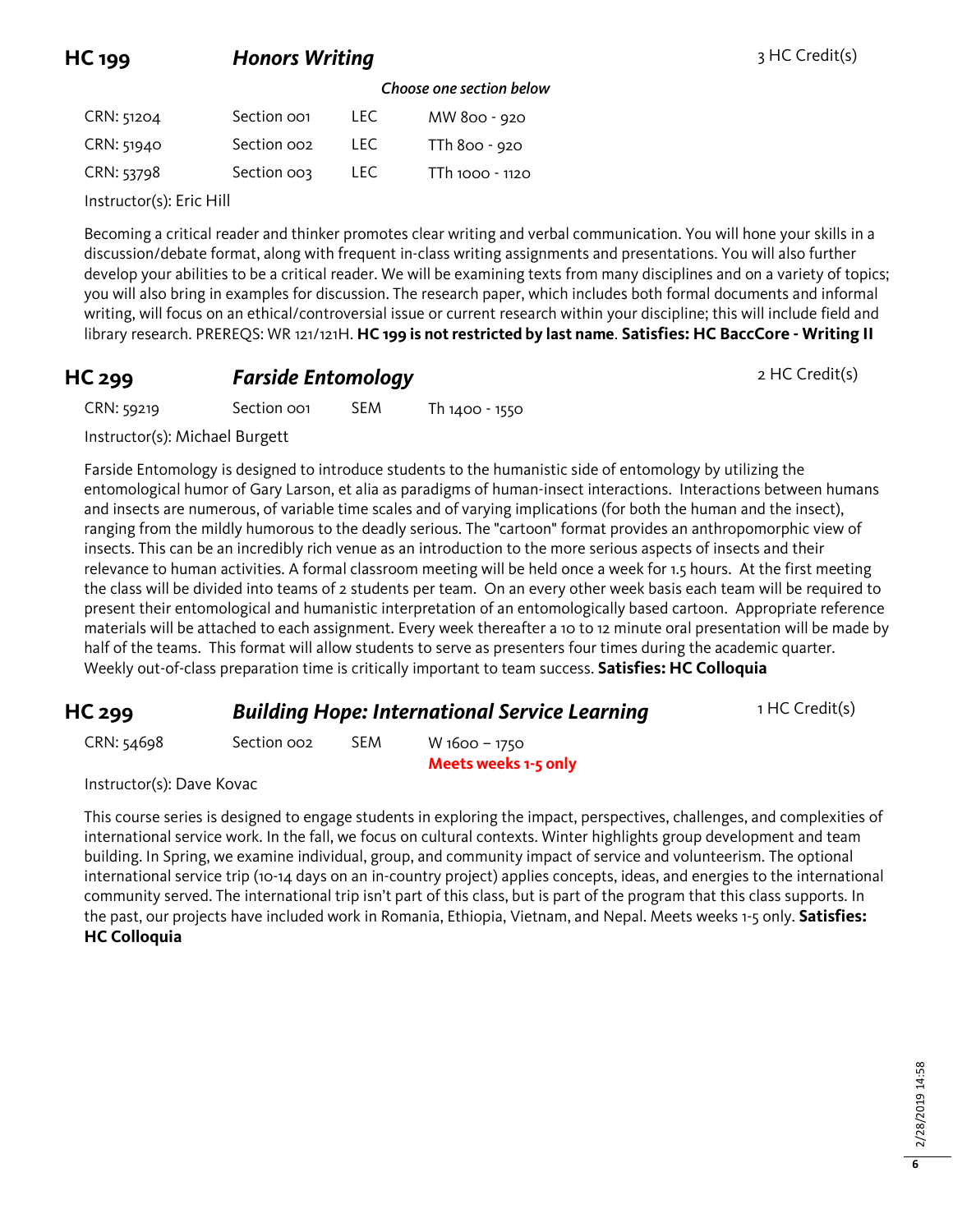#### CRN: 51205 Section 001 SEM **Pre-trip meeting: W 5/8/19 at 1700 – 1750 3-day field trip: 5/31/19 - 6/2/19 Post-trip meeting: W 6/5/19 at 1700-1750**

Instructor(s): Eric Hill

The course requires attendance at an organizational meeting  $5/8/19$ , a three day field trip ( $5/31/19 - 6/2/19$ ), and one discussion meeting (6/5/19). At this meeting you will turn in and discuss your written assignment. Write either of two options:

1. a short (no longer than five minute) scene based on one of the plays or

2. an analysis based on at least one character from the play.

Travel Details: We will depart from OSU on Friday, May 31, 2019 at 12:30pm; After we arrive in Ashland to check into the Best Western Windsor Inn, we will go to the Oregon Shakespeare Festival to see the first play. Saturday will consist of two shows. We will leave Ashland to travel back to Corvallis on Sunday June 2, 2018 at 10:00am (following breakfast). Course fee of \$278.00 includes tickets for three plays, coach travel, and two nights stay with continental breakfast at the Windsor Inn. Bring money for snacks and meals, besides breakfast (which will be provided by the continental breakfast). Since all arrangements have been prepaid, the course fee is non-refundable if the course is not dropped prior to the 1st day of the term. All students are required to travel and stay as a group. Please note that this class can only be taken twice for credit. Pre-trip meeting: W 5/8/19 at 1700-1750; 3-day field trip: Friday through Sunday 5/31/19-6/2/19; Post-trip meeting: W 6/5/19 at 1700-1750. Fee non-refundable if not dropped by the first day of the term. **Course Fee: \$278. Graded: P/N. Satisfies: HC Colloquia**

### **HC 407 STEM Outreach as Service Learning 2 HC Credit(s)**

CRN: 54334 Section 002 SEM Th 1800 - 1950

Instructor(s): Skip Rochefort & Margie Haak

Students will learn about the delivery of STEM content in typical outreach environments, and you'll learn by doing. Students in this class are required to participate in five K-12 Outreach events. These 10 hours of outreach participation (approximately every other week) will be part of the course time requirements. Service Learning Opportunities include Discovery Days, Earth Day, Family Science and Engineering Nights, and school campus visits. **Satisfies: HC Colloquia**

#### **HC 407** *Wikipedia: Universally Shared, Edited by Whom?* 2 HC Credit(s)

CRN: 59035 Section 003 SEM MW 1100 - 1150

Instructor(s): Laurie Bridges

We all use Wikipedia—it's the 5th most visited website in the world! But, who creates and edits Wikipedia? There are almost 300 separate (language) Wikipedias, yet, the Wikimedia Foundation has noted that Wikipedia suffers from the bias of its editors, the majority of whom are, "technically inclined, English-speaking, white-collar men living in majority-Christian, developed countries in the Northern hemisphere." In this class we will all become creators and editors in order to address gaps in knowledge in Wikipedia. We will discuss Wikipedia's place in society with a focus on knowledge creation and sharing. In class we will have discussions, activities, and work in small groups. Outside of class you work through online modules from wikiedu.org - the modules have been designed and used with thousands of students to deliver the "how to" of creating and editing in Wikipedia. Note: If you are bilingual or multilingual, there will be opportunities to translate Wikipedia articles. **Graded: P/N. Satisfies: HC Colloquia**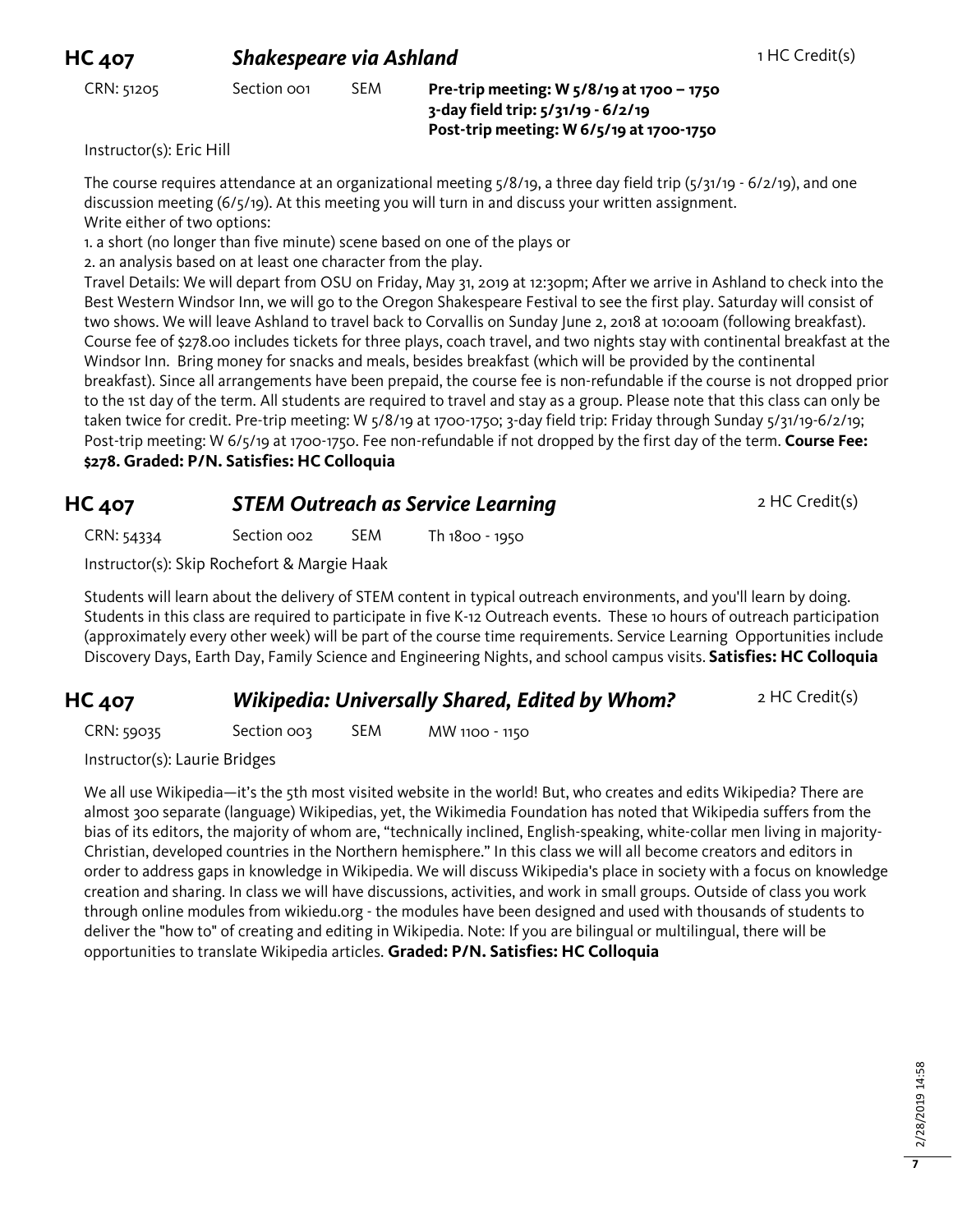### **HC 407 Plastics for Poets** 2 HC Credit(s)

CRN: 53825 Section 004 SEM Th 1600 - 1750

Instructor(s): Skip Rochefort

In one of the most memorable scenes from the 1967 movie classic *The Graduate*, Ben (Dustin Hoffman) is given an invaluable piece of advice by Mr. McGuire, one of his father's oldest business friends: Mr. McG: Ben, come with me for a minute. I want to talk to you. I just want to say one word to you. Just one word. Are you listening? Ben: Yes, I am sir. Mr. McG: PLASTICS! Ben: Exactly how do you mean? Mr. McG: There's a great future in PLASTICS. Think about it. Will you think about it?

And indeed they were the future and still are a major part of the present (because they don't break down and will never go away!). This colloquium will expose students to their reliance on plastics in every aspect of their daily lives -- from soft drinks, shampoos, and baby diapers to automobiles. The material will be presented in such a way that it is accessible to students from all majors. There are no pre-requisites for the course -- other than a genuine interest in learning how and why many of the items we encounter each day are made. After some introductory overview material, the course direction will be determined in large part by the interests of the participants. This year we will also focus on how plastics pervade our environment – from streets to landfills to our oceans – and why the traditional mantra of recycling – Reduce, Reuse, Recycle – will never work for plastics. **Satisfies: HC Colloquia**

#### **HC 407** *Addiction in Modern Society* **2 HC Credit(s)**

CRN: 53826 Section 005 SEM M 1200 - 1350

Instructor(s): Raymond Tricker

This is designed to examine addictive behavior, compulsive behaviors, craving, ideations, and fixations in a variety of different settings; namely, exercise, exercise and eating disorders, workaholism, technology addiction, sex addiction, gambling addiction, body dysmorphic disorder, self-harm, and substance abuse addiction. Common psychological characteristics among the various addictive behaviors will be discussed: urges, fixations, irritability, craving, obsession. **Graded: P/N. Satisfies: HC Colloquia**

#### **HC 407 Analyzing Humor 2 HC Credit(s)**

CRN: 57526 Section 006 SEM F 1200 - 1350

Instructor(s): Eric Hill

The writer E.B. White once said, "Humor can be dissected as a frog can, but the thing dies in the process and the innards are discouraging to any but the pure scientific mind." We'll be killing a lot of frogs in this course, examining many types of humor -- including satire (Horatian versus Juvenalian), burlesque, parody, irony, gallows, anti-humor, and more. Students will write analyses and present examples of humor in class, but they will also present their own attempts at writing humor. Students will learn about the various theories of humor, the history and development of different types of humor, and how to use the tools of analysis to examine the various mechanisms of humor. **Graded: P/N. Satisfies: HC Colloquia**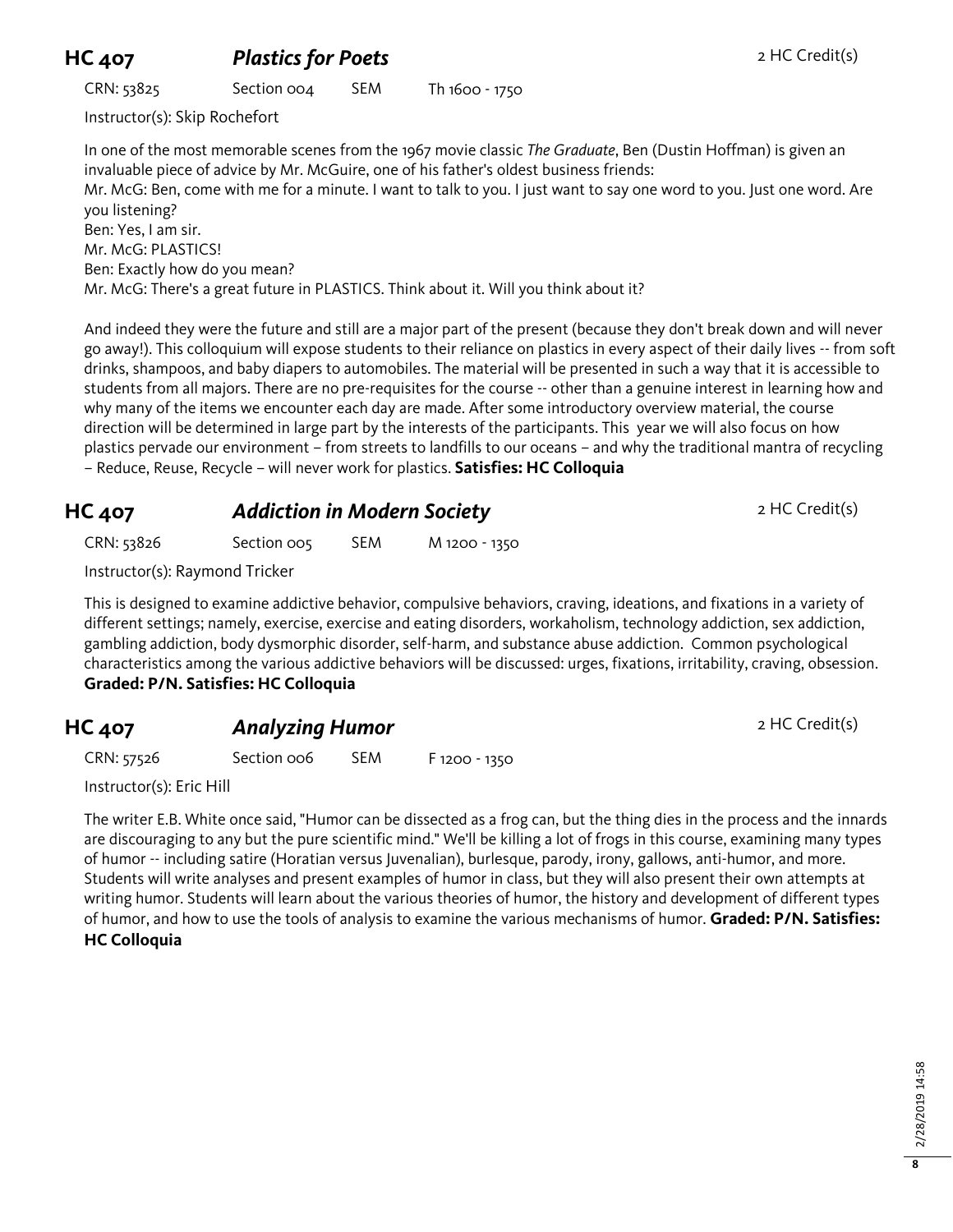#### **HC 407 Comparative Planetology 2 HC Credit(s)**

CRN: 54318 Section 007 SEM TTh 1000 - 1050

Instructor(s): Randall Milstein

Planetology - often referred to as planetary science - is an interdisciplinary field combining planetary astronomy with geology, geophysics, geochemistry, geomorphology, atmospheric sciences, oceanography, hydrology, glaciology, and astrobiology with intent to describe and suggest physical conditions and processes on other celestial bodies including planets, dwarf planets, moons, and asteroids. This course provides students with an introduction to the fundamental scientific principles of comparative planetology with particular attention to how we know what we know about other celestial bodies and the state of current technologies used to gather Solar System data. **Graded: P/N. Satisfies: HC Colloquia**

#### **HC 407 Science, Aesthetics, and the Invention of Altered States** 2 HC Credit(s)

CRN: 54319 Section 008 SEM T 1200 - 1350

Instructor(s): Robin Pappas

The nineteenth through early twentieth centuries saw a transformation in how Western cultures understand human consciousness. This shift was informed in part by "science" – technologies and methods for describing and explaining behavior and experience that were becoming disciplines: neurology, physiology, pharmacy, psychology, and psychiatry—and by "aesthetics"-- the artistic, literary, and philosophical texts and perspectives (themselves using technologies and methods) emphasizing the subjective and social relevance of experience. In the interest of documenting "the whole man," these discourses explored experiences reflecting the typically intractable aspects of human consciousness, what Aldous Huxley (author of *Brave New World* and *The Doors of Perception*) termed "the mind's antipodes." In short, they investigated altered states of consciousness, particularly those induced by substances. The prominent genre for articulating this transformation was the drug confession. Though first adopted by aesthetic authors, the confession model provided a rhetorical architecture for scientific writers, as well. By looking at how authors describe the phenomena they experience as a result of using substances, particularly psychedelics, we will find new ways to ask questions about topics as diverse as poetic expression, medical ethics, human consciousness, and legal history. Most important to our investigation will be the challenge of understanding how the images used to represent substance use within specific socio-historical moments inform our understandings about and judgments of those behaviors. **Satisfies: HC Colloquia**

#### **HC 407** *Lives and Stories: Explorations in Biography and Autobiography*

2 HC Credit(s)

CRN: 57518 Section 009 SEM Th 1000 - 1150

Instructor(s): Thomas Bahde

This course examines the ways in which life writing, storytelling, and history are intertwined in the genres of biography and autobiography. At its core, the course asks whether authentic (auto)biography is possible and to what ends. To write about a life is to fix in time and space something that does not stand still – a difficult task, and yet one that seems necessary to understanding the human condition. We will consider themes that are essential to life writing, but also that move beyond that specific project: self-discovery/-knowledge/-awareness; empathy for both historical and contemporary individuals; and the extent to which we all make and remake personal narratives as we address ourselves to the ever-changing world and people around us. In addition to weekly readings and class discussions, students will produce a piece of life writing during the course – biographical, autobiographical, or some combination – as a way to explore one or more of these themes in a significant way. **Graded: P/N. Satisfies: HC Colloquia**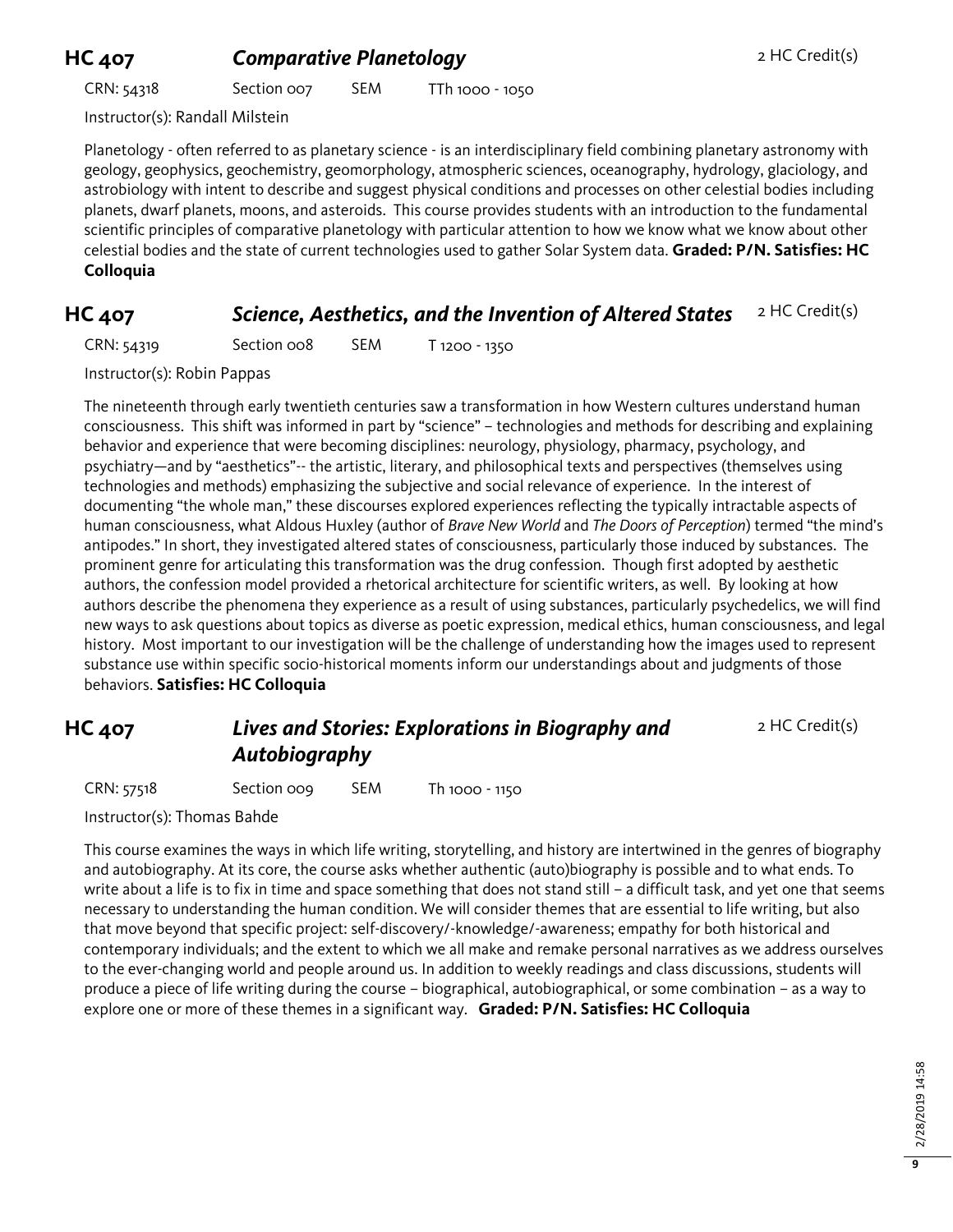## **HC 407** *Technology and the Good Life* 2 HC Credit(s)

CRN: 55704 Section 010 SEM W 1400 - 1550

Instructor(s): Kenneth Funk

We all seek the Good Life, a life wherein our material needs are met and certain higher goods are realized, and, for many of us, technology has become a chief, if not the pre-eminent, means to it. But technology can also be an impediment to the Good Life and the roots of this ambivalent nature of technology may lie in our own fallibilities, mental and moral. In this colloquium, we will discuss the Good Life, why technology can be both means and impediment to it, and how to make technology more of the former and less of the latter. **Graded: P/N. Satisfies: HC Colloquia**

| <b>HC 407</b> | <b>Ecology, Sustainability, and Human Health</b> | 1 HC Credit(s) |                                     |  |
|---------------|--------------------------------------------------|----------------|-------------------------------------|--|
| CRN: 56580    | Section on                                       | SEM            | Th 1000 - 1150                      |  |
|               |                                                  |                | Meets weeks $2, 4, 6, 8, 8$ to only |  |

Instructor(s): Viktor Bovbjerg

The confluence of ecology and human health is key to sustainability—to the continued presence of people on the earth. We will explore population, community, and individual health through the lens of ecology, how humans interact with other organisms and their environments. The course will be a mix of field work and discussion. Field work will consist of visiting natural and human-altered/built environments, to assess their potential relationships to human health. These trips will form the basis for discussion, to illustrate the deeper relationships of humans and human health to the living and physical environment. This class meets weeks 2, 4, 6, 8, and 10 only. **Course Fee: \$8. Graded: P/N. Satisfies: HC Colloquia**

**Class has multiple field trips during class meeting hours.**

#### **HC 407** *From Zombies to Preppers: America's Apocalypse Addiction* 2 HC Credit(s)

| CRN: 55705 | Section 012 | <b>SEM</b> | Th 1200 - 1350 |
|------------|-------------|------------|----------------|
|            |             |            |                |

Instructor(s): Robert Drummond

To judge from the glut of movies and books set in a post-apocalyptic world, America is addicted to the fantasy of doomsday. Zombies, viral pandemics, nuclear holocausts, global warming-caused disasters, alien invasions -- the list goes on. In this course, we'll explore America's appetite for an apocalypse, considering where this yearning comes from and seeking to understand why it's eternally compelling. We'll also look at how it's spilling over to reality in the form of "prepping." If you can think of a catastrophic global event capable of wiping out most of the world's human population, then there are people preparing (prepping) to survive it. When these preppers talk and plan for the loss of governmental and societal structure, are they fretting or fantasizing? In other words, are they harmless people with a hobby, or is there something more disturbing behind their growing numbers? And are they all that different from those of us who simply enjoy watching Brad Pitt fight teeming swarms of zombies on the big screen? This course will involve a variety of readings and films as we seek to get to the bottom of this issue. **Graded: P/N. Satisfies: HC Colloquia**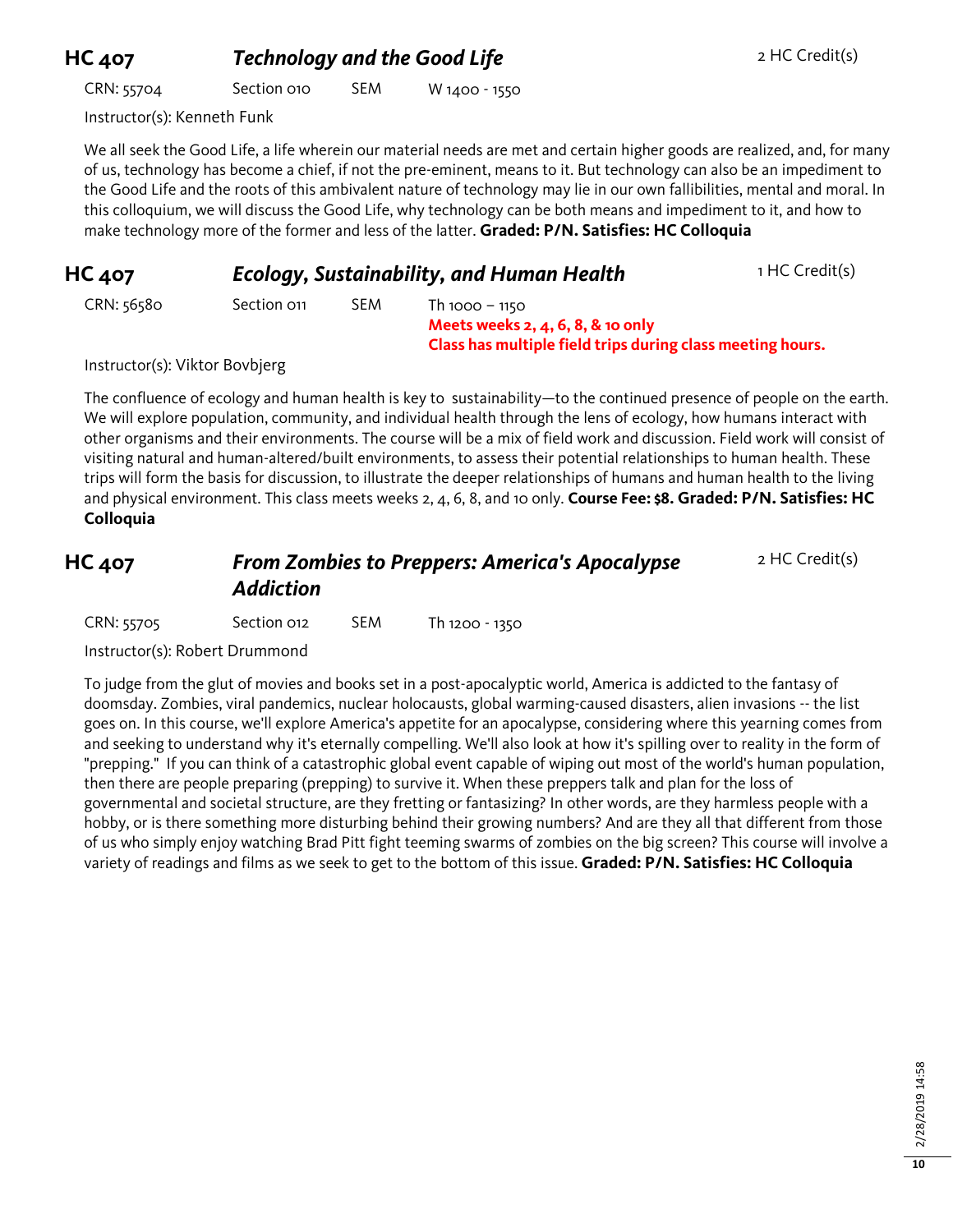**HC 407** *God, Pain, and the Problem of Evil: An Introduction to C.S. Lewis* 2 HC Credit(s)

CRN: 55706 Section 013 SEM M 1600 - 1750

Instructor(s): Gary Ferngren

C. S. Lewis (1898-1963), Oxford don, novelist, and literary critic, was one of the most gifted and popular theological writers of his generation. Lewis dealt in his philosophical and imaginative works with some of the most basic and perennial moral and religious questions. The format will consist of discussion based on selected readings from four wellknown books of C. S. Lewis. I will encourage the expression of a variety of points of view and help students both to analyze Lewis's ideas and to express their own opinions in a rational and informed manner. Lewis is provocative and his writings lend themselves to discussion and debate. A writing component is included in the form of a short paper of eight to ten pages based on the assigned reading for the course. The topic: 'How does C. S. Lewis develop and illustrate in his fictional works the themes that he discusses in his philosophical works?' It will be graded on both content and style. Verbal communication skills will be cultivated by the discussion format. **Graded: P/N. Satisfies: HC Colloquia**

# **HC 407** *Leadership and Positive Psychology* 2 HC Credit(s)

CRN: 57519 Section 014 SEM W 1000 - 1150

Instructor(s): Don Johnson

The point of this seminar: "Leading with optimism." All of you are and will continue to be a leader in some aspect of your lives. My definition of leadership is "the creation of a solution, a solution to something." The solution could be as simple as directing a child on how to cross the street or facilitating a group in determining how to address hunger in third world countries. Solutions have a greater degree of success when created from an optimistic perspective. Positive Psychology and the PERMA Theory provide a working framework for creating solutions that are more likely to succeed over a period of time and be effective. **Graded: P/N. Satisfies: HC Colloquia**

**HC 407 Life - the Biosphere Through Space and Time** 2 HC Credit(s)

CRN: 57520 Section 015 SEM W 1000 - 1150

Instructor(s): Stephen Atkinson

Life - What is it? Where does it come from? How do we classify it? You will gain an enhanced appreciation for the astonishing complexity of Earth's biosphere at its many spatial and temporal scales. We will cover aspects of biology, ecology, parasitology, geology, astronomy and how these filter into our everyday human lives through the news media, science fiction and other genres. This colloquium series should satisfy anyone who is curious about the living world in and around them, and wants to experience a synthesis of academic and artistic learning. Students with nonscience/biology/art backgrounds are most welcome! We will meet face-to-face for a single, one hour fifty minute session each week. A typical class will involve a seminar on the weekly topic, student presentations, group discussions, and a hands-on art-centric activity. Assessment will be through online quizzes and creative assignments that include: short oral presentations, basic art creations using different media, and note-taking in your class journal. There will be no mid- or final- exams, but participants will have to submit their class journal and art pieces for grading. **Graded: P/N. Satisfies: HC Colloquia**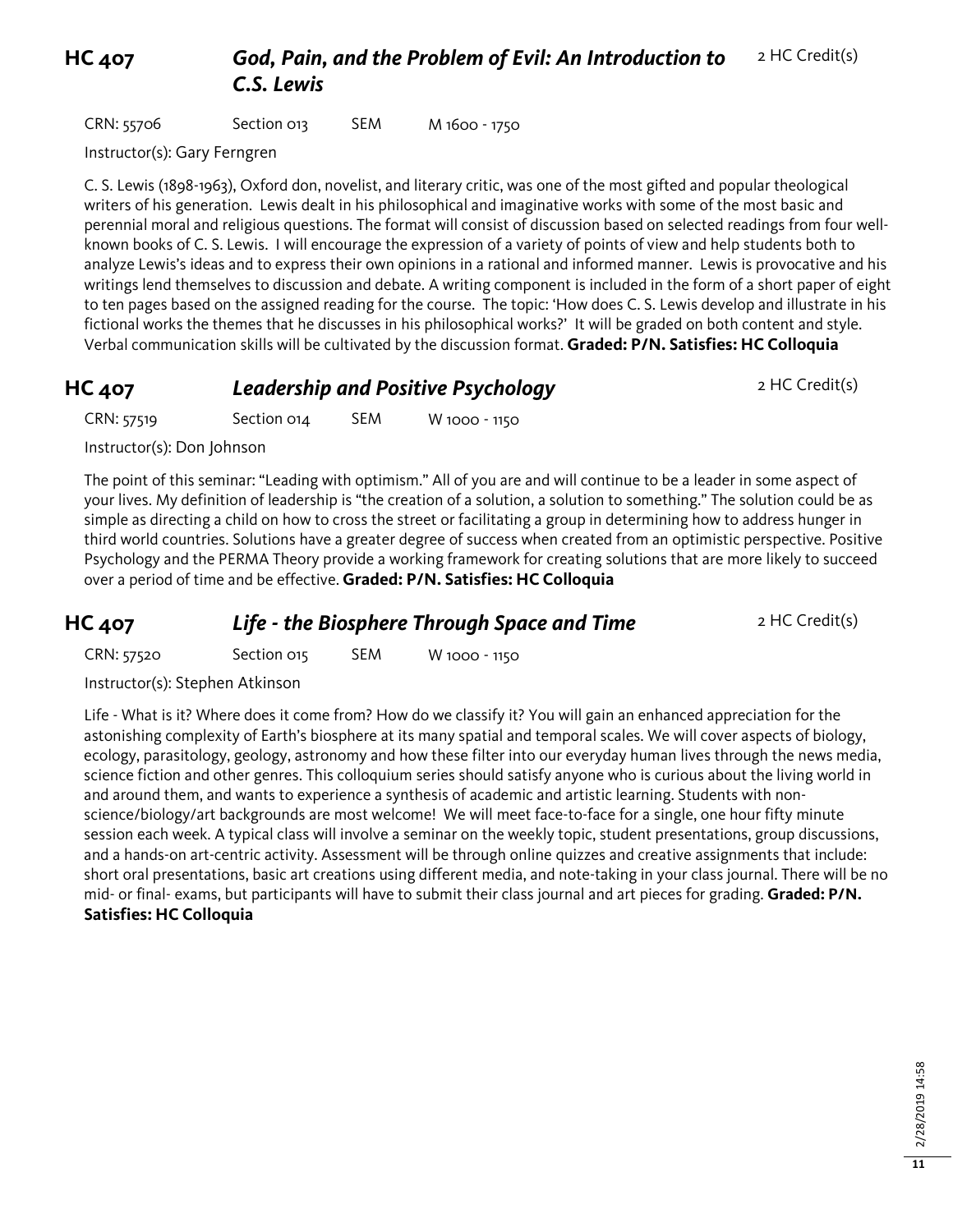### **HC 407 Sex and Gender in the Archives 2 HC Credit(s)**

CRN: 57522 Section 017 SEM W 1000 - 1150

**Field trip to Portland (date TBD). Alternative assignment for students unable to make the field trip.** 

Instructor(s): Bradley Boovy

In this colloquium you will conduct original archival research on topics related to gender and sexuality, aspects of people's life experience that are often hidden from plain view in historical records. You will learn how to identify, obtain, and review primary sources, and formulate an original research question based on your research. You will also learn how to apply these skills in your field of study. We will make several visits to OSU Special Collections and Archives Research Center (SCARC) for hands-on experience working in archives, and will also go on an excursion to the Oregon Historical Society in Portland. (Students who are not able to make the excursion will be given an alternative assignment.) Finally, we will work together to create and curate an exhibit in the Valley Library based on your archival research. **Course Fee: \$9. Graded: P/N. Satisfies: HC Colloquia**

#### **HC 407** *Toy-Based Technology for Children with Disabilities* 2 HC Credit(s)

CRN: 56581 Section 018 SEM T 1400 - 1550

Instructor(s): Sam Logan

This is a 'hands-on' and 'brains-on' course where students will gain skills and knowledge through real-world experience and the reading and discussion of current scientific research related to core course topics. This experience will be driven through engagement with the Go Baby Go (GBG) program. GBG is a community-based outreach program that works with families, clinicians and industry to provide modified ride-on toy cars to children with disabilities to use for fun, function, and exploration. http://health.oregonstate.edu/gobabygo. Students will gain the necessary technical skills such as cutting PVC pipe and basic wiring. Students will work directly with families to customize ride-on car modifications to meet the individual needs of children with disabilities. The technical skills and scientific research will be open and accessible to all students, regardless of previous background or experience. **Satisfies: HC Colloquia**

#### **HC 407** *Information Privilege, Open Access, and Social Justice* 2 HC Credit(s)

CRN: 59037 Section 019 SEM MW 1300 - 1350

Instructor(s): Stefanie Buck

"Information privilege" is the gap between those who can and cannot access information, and therefore contribute to the scholarly conversation. Students are unlikely to encounter discussions of "information privilege" in other classes but they are all impacted by it and it is discipline agnostic. Starting with the rising costs of textbooks and other course materials, we will explore what creates the financial, legal, and social barriers that prevent access to essential educational and research materials. We will discuss the history and philosophy behind the Open Access (OA) movement, the belief that educational and scholarly materials should be freely available. We will locate and review Open Access and Open Education Resources and investigate the different issues surrounding the use of open access materials, including copyright and Creative Commons licensing. Course projects and activities will include conducting faculty and student interviews, creating OA marketing tools, and reflections on reading and discussions and, for the final project, creating a guide to help faculty select open access resources for their courses. **Graded: P/N. Satisfies: HC Colloquia**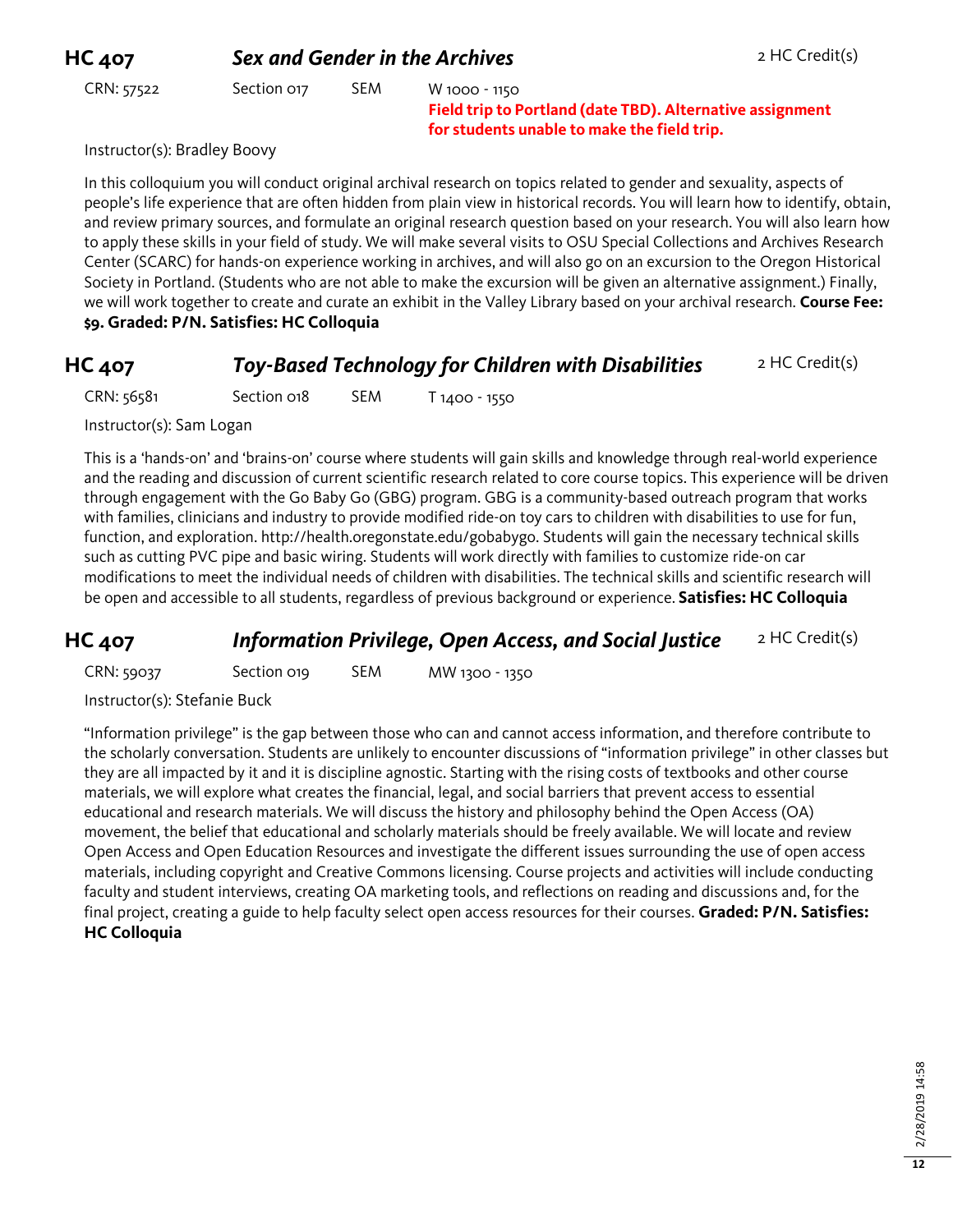## **HC 407** *John Steinbeck's Pacific* **1 HC Credit(s)** 1 HC Credit(s)

CRN: 57772 Section 020 SEM T 1400 - 1450

Instructor(s): Holly V Campbell

Throughout this course, we will examine *The Log from the Sea of Cortez*, the book chronicling the voyage of John Steinbeck and Ed Ricketts to collect marine fauna in the Gulf of California. The course will employ interdisciplinary lectures, discussions, group and individual research, guest lectures and film to explore the work's rich context in terms of coastal marine science and investigation, politics (U.S. and natural resource), history and natural history, friendship, philosophy, ethics, and navigation. The class will culminate in a discussion of the literal and figurative meanings of terms such as expedition, voyage, and discovery, their relevance to contemporary society, and how we may interpret these terms within our lives both as individuals and communities confronted with a changing environment. **Satisfies: HC Colloquia**

#### **HC 407** *Imaging the American West* 2 HC Credit(s)

CRN: 59039 Section 021 SEM M 1000 - 1150

Instructor(s): John Campbell

The American West is formative in American culture. The Western landscape has been imaged as iconic: a stage on which cultural constructions of individualism, gender, empire, otherness, and nature are graphically enacted. Western peoples, similarly, have often been presented as archetypes, representative of American myths, fears, and ideals. In this course, we will explore images of the West—paintings, photographs, and Western films—and their deep implications. We will also create and present original images in order to experience the process and power of visual depiction. **Graded: P/N. Satisfies: HC Colloquia**

| <b>HC 407</b>                | <b>Online Newsroom</b> |            |                | 2 HC Credit(s) |
|------------------------------|------------------------|------------|----------------|----------------|
| CRN: 59041                   | Section 022            | <b>SEM</b> | MW 1100 - 1150 |                |
| Instructor(s): Thomas Strini |                        |            |                |                |

Students in the Online Newsroom colloquium will learn to write, edit, publish and distribute feature stories at The Corvallis Review (www.corvallisreview.com), which has attracted over 140,000 page views. They will learn interview and research techniques, become proficient at online publishing on a common platform, learn to edit photos and videos, and will learn to write in clear, efficient, journalistic style. They will also learn basic Search Engine Optimization techniques, including those related to keywords and meta data, and learn to leverage social media in order to build readership. They will also learn how these skills transfer to business communication and marketing. **Graded: P/N. Satisfies: HC Colloquia**

#### **HC 407 Soundscaping 2 HC Credit(s)**

CRN: 59040 Section 023 SEM MW 1300 - 1350

Instructor(s): Thomas Strini

Sharpen your musical listening skills, deepen your understanding of music of all sorts, and have fun composing music and performing works your classmates compose. No musical prior musical training required. Devise graphical notations to create "maps" by way of analyzing and presenting an assigned piece of music and then a piece -- from any genre -- of your own choosing. Then use those same graphic skills to compose two pieces of your own. (See some examples posted at corvallisreview.blogspot.com.) Your classmates will form your orchestra. They will play on the instructor's collection of junk instruments and noisemakers and on any sound-creating devices the composer cares to bring in. **Graded: P/N. Satisfies: HC Colloquia**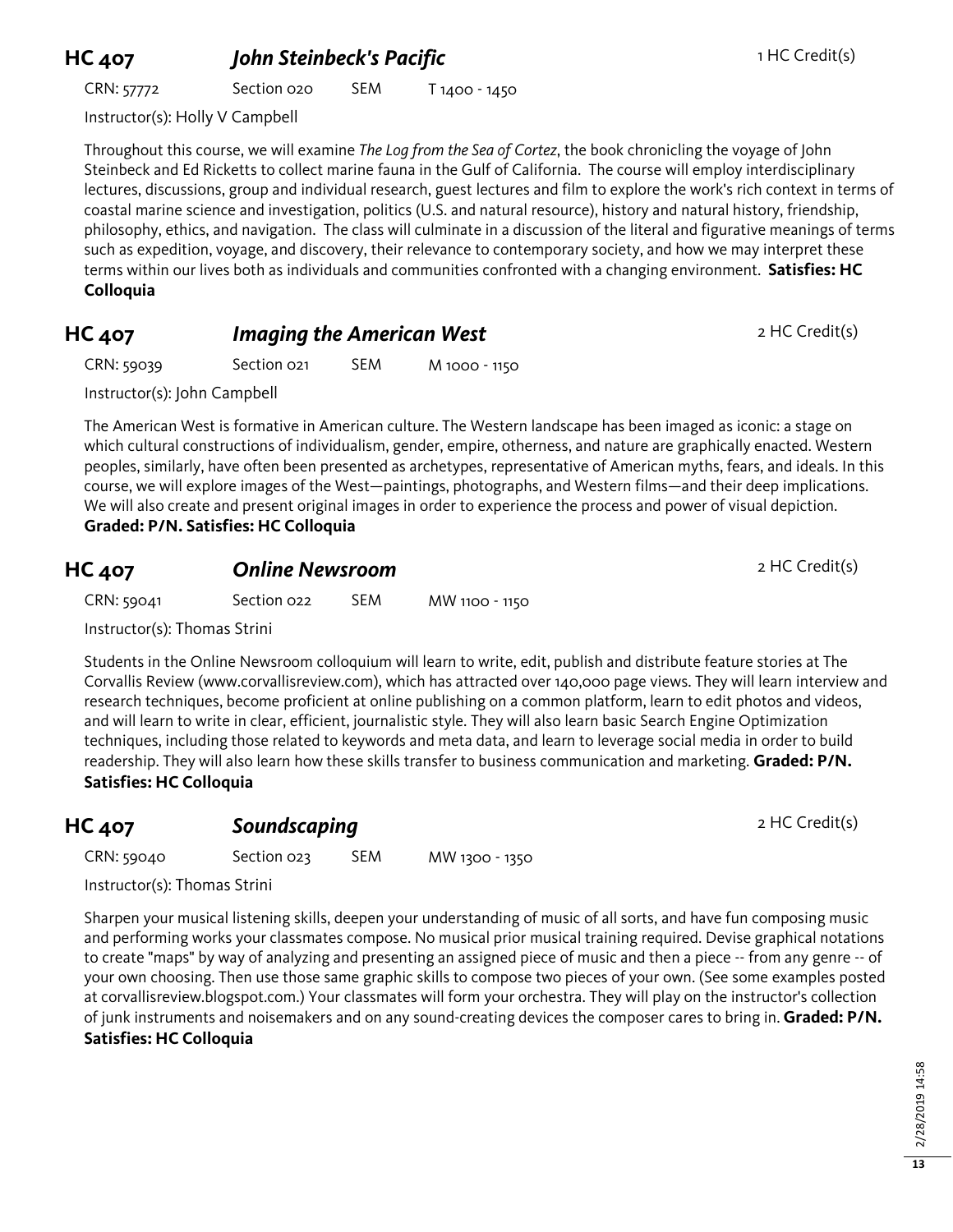#### **HC 407** *Climate Change and Its Challenges: Responding with Resilience in Community*

CRN: 59042 Section 024 SEM Th 800 - 950

**Field trip during class hours. Alternative assignment for students unable to attend the field trip.** 

Instructor(s): Ken Winograd

How much do you think about climate change? Are you curious and/or concerned? If you would like to examine the perils and opportunities of climate change for you personally, this class offers an opportunity to reflect and learn about what scientists and theologians say is the greatest challenge for humankind, ever. Your personal response to climate change will be the point of departure in learning the ways that people, groups and societies are coping, adapting and even thriving with the challenges ahead. A portion of the class consists of a workshop developed by author and activist Joanna Macy, an interactive group process that 'equips us to with tools to face the mess we're in and play our role in the collective transition…to a life-sustaining society.' You will be challenged to rethink your role as citizen 'in community' in a world reshaped by the changing climate. Other related topics we will address include environmental justice, peace literacy, the nature-human relationship, and social activism. Learning activities will include readings, discussion, a field trip, readings, and group reflections. **Course Fee: \$4. Graded: P/N. Satisfies: HC Colloquia**

#### **HC 407 Science, Ethics and Star Trek** 1 HC Credit(s)

2 HC Credit(s)

| CRN: 59043                   | Section 025 | <b>SEM</b> | $T1000 - 1050$ |
|------------------------------|-------------|------------|----------------|
| Instructor(s): Diana Rohlman |             |            |                |

"What you're doing isn't self-defense. It's the exploitation of another species for your own benefit. My people decided a long time ago that that was unacceptable, even in the name of scientific progress." Captain Kathryn Janeway. To this day, while we have the ability to clone animals (and therefore humans), the ethical and moral ramifications have tempered many scientific advances. The fictional universe of Star Trek often explores the nexus of advanced technologies and the resultant ethical considerations. This class will use episodes from the Star Trek universe, paired with real-life case studies to delve into the seen and unforeseen consequences of advanced technologies. Examples include experimental surgical techniques, genetic engineering, cloning, artificial intelligence and environmental regulations. **Satisfies: HC Colloquia**

#### **HC 407** *Advancing Our Knowledge of Earth and Beyond: Satellite Missions*

CRN: 59044 Section 026 SEM Th 1200 - 1350

Instructor(s): Nancy Squires

This course will be an exploration of some of the most exciting space missions, both past and present. Satellites are used to study space and earth science, provide important communication links around the world and give us a glimpse of distance planets, moons and asteroids in our solar system and beyond. The course will also include an overview of satellite orbits, fundamentals of the rocket science used to launch satellites to the correct orbit, an overview of satellite power systems and how they communicate data back to earth. Current industry and research practices of satellite mission design will be explored. An optional viewing of a prominent satellite's fly-by is planned. **Satisfies: HC Colloquia**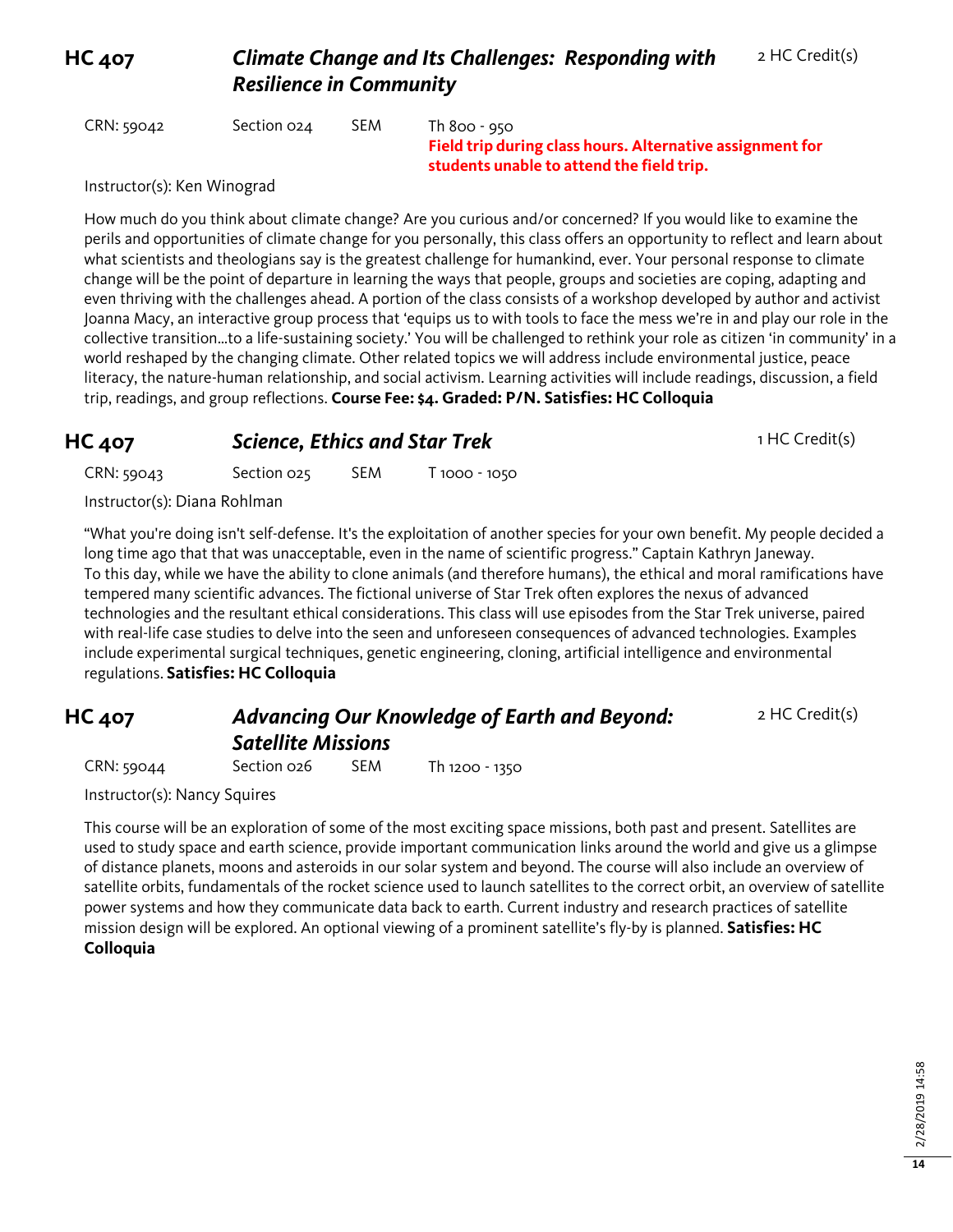| <b>HC 407</b> | The Evolving Role of Alcoholic Drinks in Society | 1 HC Credit(s) |                                                                                                                   |  |
|---------------|--------------------------------------------------|----------------|-------------------------------------------------------------------------------------------------------------------|--|
| CRN: 59034    | Section 027                                      | <b>SEM</b>     | $SU$ 900 – 1550<br>This class is a weekend symposium that meets only on<br>Saturday and Sunday 3/30/19 & 3/31/19. |  |

Instructor(s): Paul Hughes

Across most of the world, alcoholic drinks have had a substantial, sustained impact on humankind from economic, social and technical perspectives. This belies the fact that today the alcoholic drinks sector is essentially part of the leisure sector. In this colloquium, we will explore the development of the alcoholic drinks sector, focusing on beers, wines and spirits, and to explore their changing role in society, from a potable source of water to social lubricant. We will then debate the definitions of "beer", "wines" and "spirits" as innovation challenges the traditional definitions and then consider innovation in the context of business growth and the role of the rapidly-growing craft sectors as a foil to megamergers and global brands. By the end of this colloquium you will be in a good position to understand, for better or worse, how the alcohol industry impacts everyday lives across the globe. This class is a weekend symposium that meets only on Saturday and Sunday 3/30/19 & 3/31/19. There will be a field trip to local beer and spirit producers. Students do not need to be 21 in order to take this class. **Course Fee: \$4. Graded: P/N. Satisfies: HC Colloquia**

#### **HC 407** *Competing for the Center of the Universe: The Trial of Galileo Re-Enacted* 2 HC Credit(s)

CRN: 59038 Section 028 SEM MF 1100 - 1150

Instructor(s): Peter Kelly

It is the year 1633, Galileo Galilei stands trial before the Roman Inquisition, charged with committing heresy for advocating the Copernican belief that the sun rather than the earth lies at the center of the universe. It is up to you to decide the outcome. Should Galileo's books be banned? Should he be placed under arrest, or even worse? This course uses curriculum developed by Reacting to the Past (https://reacting.barnard.edu/), which consists of elaborate games, set in the past, in which students are assigned roles informed by classic texts in the history of ideas. In the first part of this course you will be introduced to the competing world views in the early modern period, before examining the political and religious backdrop to the trial of Galileo. You will then re-enact the trial using the Reacting to the Past game 'The Trial of Galileo', with the ability to revise its outcome. This role playing game seeks to draw students into the past, promote engagement with big ideas, and improve intellectual, academic and rhetorical skills. You will be faced with negotiating a politically and religiously sensitive environment, not unlike the one we live in today. **Graded: P/N. Satisfies: HC Colloquia**

#### **HC 407 Gender, Power and the Politics of Truth** 2 HC Credit(s)

CRN: 59220 Section 029 SEM Th 1400 - 1550

Instructor(s): Brian Fuller

How are our beliefs related to our identities and backgrounds? How can we make a difference in a society in which the powerful seem to set the boundaries of knowledge and truth? And how can we ethically practice social criticism when it seems that everything is relative, that everyone is entitled to their own opinion? In this colloquium we'll explore these questions and more by engaging with some of the most important contemporary authors from the fields of philosophy, gender studies, sociology and political science. We'll build up a foundation of key concepts which will help us understand how dynamics of power, knowledge, identity and truth operate in our social worlds, and thereby provide us resources for building towards positive social change. For anyone who's interested in how to connect their interest in social justice with academic learning and discussion, as well as those who would like to develop their critical reading, interpretation and communication skills in a collaborative and supportive environment. **Graded: P/N. Satisfies: HC Colloquia**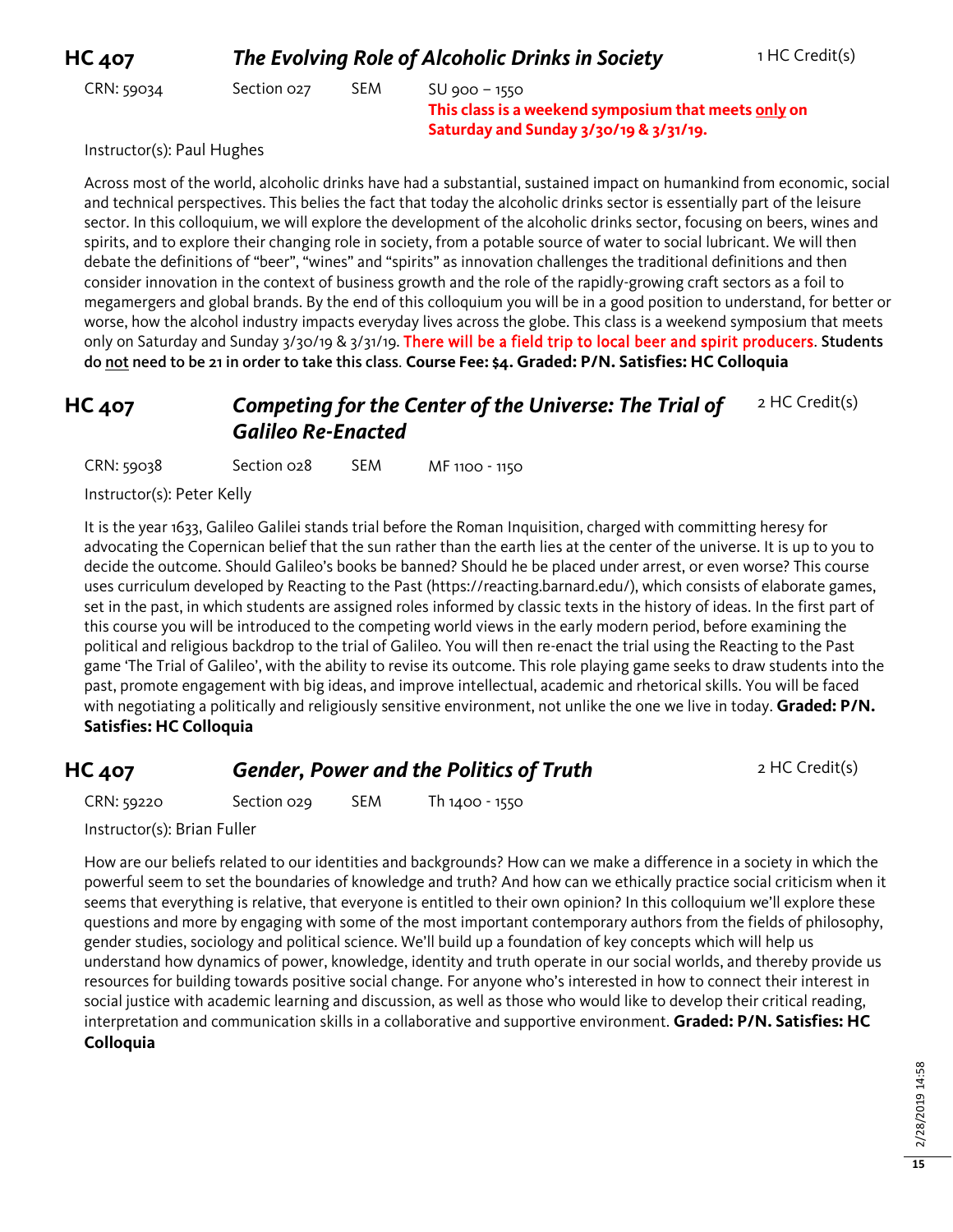**HC 407** *Iconography: Myth Making and the Classical Tradition in Western Art* 2 HC Credit(s)

CRN: 60067 Section 030 SEM MF 1000 - 1050

Instructor(s): Peter Kelly

How does visual art differ from literature? What makes a myth and can we trace its origin? In this course you will be introduced to one of the most influential works from ancient literature, the *Metamorphoses* by the Roman poet Ovid and its reception in visual art. The world of the *Metamorphoses* is one of flux and transgression, where humans continually transform into animals, plants, and various features of the natural landscape. We will look at how the *Metamorphoses* blurs the distinction between literary and visual art and the challenge this presents to later artists attempting to recreate these myths using visual media. You will devise a specialized project focusing on the creation and recreation of a myth from the *Metamorphoses* in any artist or artists of your choosing, while exploring innovative ways of visually conveying and displaying your research. No previous knowledge of ancient literature or art history is required. **Satisfies: HC Colloquia**

| <b>HC 407</b> | <b>Explanations that Transform the World</b> | 1 HC Credit(s) |
|---------------|----------------------------------------------|----------------|
|---------------|----------------------------------------------|----------------|

CRN: 60068 Section 031 SEM T 1700 - 1750

Instructor(s): Roy Haggerty

In this colloquium we will read, discuss, and critique physicist David Deutsch's *The Beginning of Infinity: Explanations that Transform the World.* Deutsch posits that all progress has resulted from a single human activity: the search for good explanations. Deutsch's deep and wide-ranging book delves into the philosophy of science, quantum computing, evolution, history, the multiverse hypothesis, sustainability, art, and the origin of creativity. The only required book is Deutsch's. **Graded: P/N. Satisfies: HC Colloquia**

| <b>HC 407</b> | A Recovery Plan for a Sick Society |     |               | 2 HC Credit(s) |
|---------------|------------------------------------|-----|---------------|----------------|
| CRN: 60069    | Section 032                        | SEM | W 1400 - 1550 |                |
|               |                                    |     |               |                |

Instructor(s): Richard Clinton

Business as usual isn't working -- consumerism, incessant distractions, and the never-ending push for economic growth haven't made us happier. Neither have our compulsion for personal advancement nor our tepid concern for the common good. The individual, social, and environmental costs of this cultural crisis are becoming intolerable. Our seminar will be structured around readings from *Enough is Enough: Building a Sustainable Economy in a World of Finite Resources.* A 2-page "critical reaction paper" will prepare you for class discussions and provide me with a way to offer suggestions for improving your writing. In essence, we will be confronting head-on the unsustainable way of life of the modern era and examining some well-conceived alternatives. **Graded: P/N. Satisfies: HC Colloquia**

**HC 407** *Imaging the Universe* 1 HC Credit(s)

CRN: 60091 Section 033 SEM T 1100 - 1150

Instructor(s): Tom Carrico

The universe is far more than what our eyes can see. Students will start expanding their view by learning the basics of astrophotography. Using their own cameras of any type, students will go outside and image the night sky. You will learn various methods of image processing that will help tease out all available information. From there, the course will look at many of the resources available that will reveal more of the spectrum of the universe, including radio telescopes, orbiting observatories, and other novel techniques. There will be opportunities to look through solar telescopes, experience a local star party with a wide range of telescopes, and connect to and image through a telescope on a remote mountain in New Mexico. By the end of the course, the full spectrum of the universe will be revealed. **Graded: P/N. Satisfies: HC Colloquia**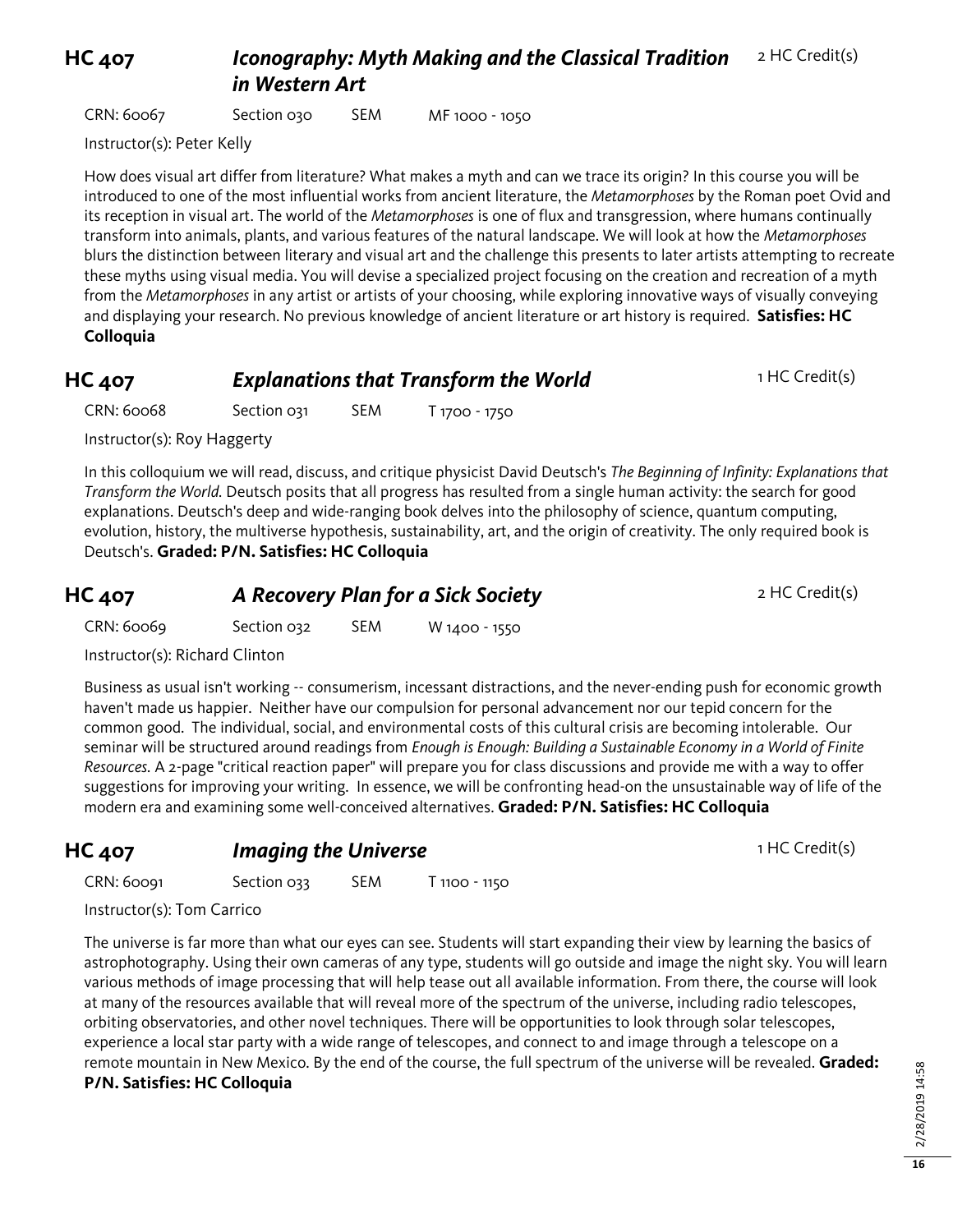#### **HC 407** *Lady Detectives* 2 HC Credit(s)

CRN: 59844 Section 401 SEM online

Instructor(s): Clare Braun

From Agatha Christie's Miss Marple to Kristen Bell's Veronica Mars, women have solved some of the dastardliest crimes of the detective genre both on the page and on the screen. We will look at a variety of texts and films featuring lady detectives—some very ladylike indeed, some decidedly not—to examine the cross-sections between gender and genre. How do these detectives use their performance of gender to solve mysteries? How do these stories challenge, reinforce, and/or complicate traditional notions of gender and crime? *This is an Ecampus course. Tuition rates for Ecampus courses are different than on-campus courses and can be found at ecampus.oregonstate.edu/services/tuition*. **Graded: P/N. Satisfies: HC Colloquia**

| <b>HC 408</b> | Thesis: Stage 2 Explore & Build | 1 HC Credit(s) |
|---------------|---------------------------------|----------------|
|               |                                 |                |

CRN: 53483 Section 001 HYB Th 1700 - 1850

**Meets weeks 2, 4, 6, & 10 only**

Instructor(s): Kassena Hillman & Staff TBD

HC 408: Stage 2 Explore & Build will guide you through the second stage of the Thesis Success in Stages (TheSIS) process. In this class you will explore the many resources at the HC and OSU to help you find a mentor and a project, build strategies for a successful thesis experience, learn the components of the thesis, and plan out your next steps. You will also hear from students and faculty with recent experience in the thesis process. **You do not need to have a thesis idea to be in Stage 2.** PREREQS: Completion of "Stage 1: Plan" workshop. *This course is a hybrid course that consists of weekly online assignments and one hour in-person class meetings weeks 2, 4, 6, & 10.* This course will be team taught with an HC Academic Advisor and HC faculty. **Graded: P/N. Satisfies: HC Thesis/Research/Projects**

#### **HC 408 Thesis: Stage 3 Commit** 1 HC Credit(s)

CRN: 54321 Section 002 WS Th 1600 - 1750

**Meets weeks 3 and 7 only**

**Meets weeks 2, 4, and 6 only.**

Instructor(s): Rebekah Lancelin & Michael Burgett

This course will guide students through Stage 3 of the Thesis Success in Stages (TheSIS) process, Commit. We will cover the process of developing a thesis topic, finding a thesis mentor, creating a thesis statement, writing a thesis proposal, and developing a research plan. The course will require participants to turn in a completed thesis proposal signed by a thesis mentor, which is the end goal of the Commit stage and a required component of the TheSIS process in the Honors College. Meets weeks 3 and 7 only. Prereqs: Prior completion of TheSIS Stages 1 & 2 as outlined at honors.oregonstate.edu/thesis. **Graded: P/N. Satisfies: HC Thesis/Research/Projects**

| <b>HC 408</b> |             | Thesis: Stage 4 Compose & Complete | 1 HC Credit(s) |  |
|---------------|-------------|------------------------------------|----------------|--|
| CRN: 55343    | Section oos | ws                                 | $F1400 - 1550$ |  |

Instructor(s): Ben Mason

This course will guide students through the final stage of the Thesis Success in Stages (TheSIS) process, Compose & Complete. The goals of this stage are the completion of a thesis draft, the preparation for the thesis defense, and the design of a thesis poster. Students need to have completed a significant amount of their research and be prepared to begin writing the thesis draft. The course is largely discussion based, with time for writing workshops built in; therefore, this course is relevant for students in all disciplines. Meets weeks 2, 4, and 6 only. Prereq: Prior completion of TheSIS Stages 1, 2, & 3 as outlined at honors.oregonstate.edu/thesis. **Graded: P/N. Satisfies: HC Thesis/Research/Projects**

> 2/28/2019 14:58 2/28/2019 14:58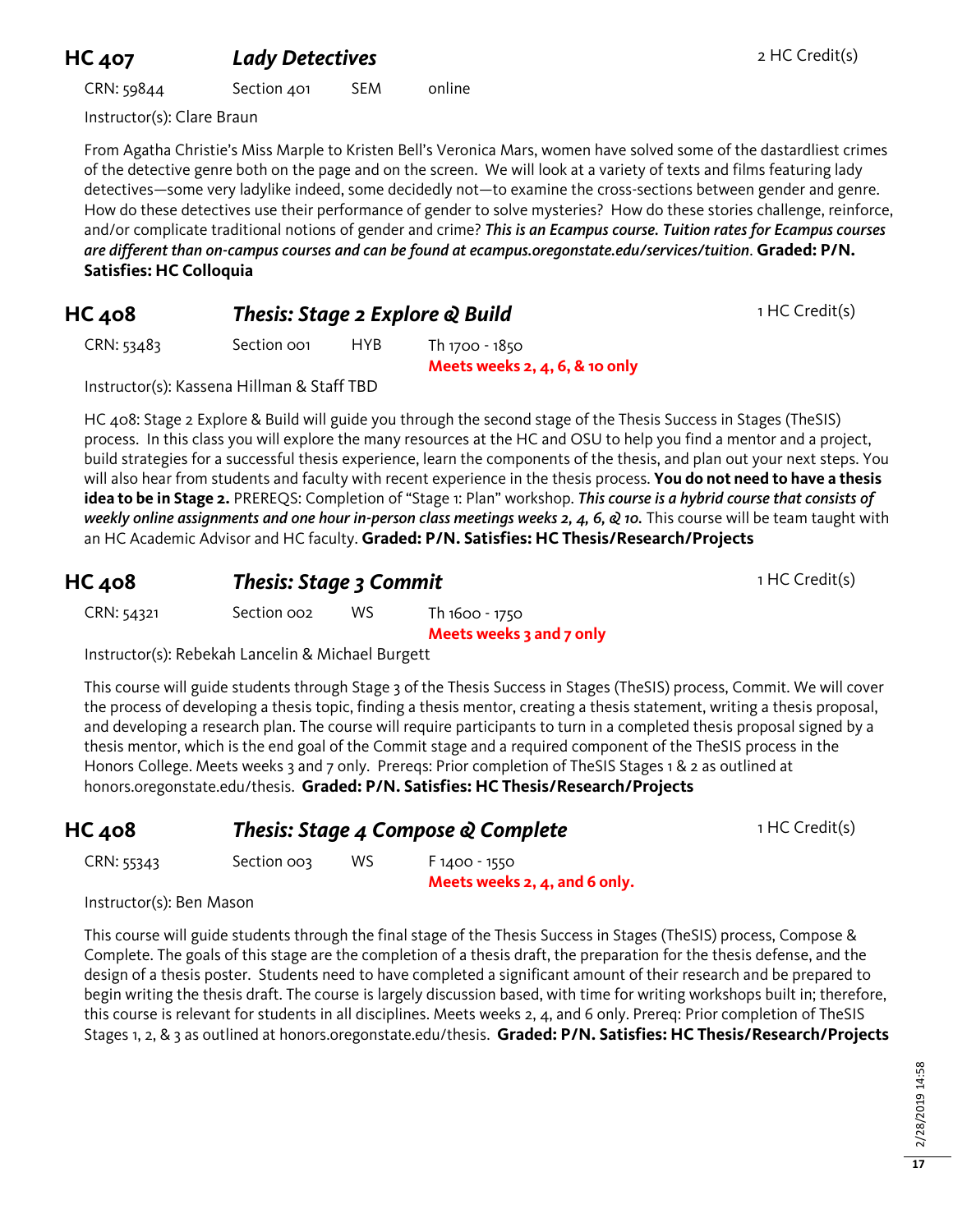#### **HC 409 Conversants Conversants 1 HC Credit(s)**

CRN: 51188 Section 007 PRAC

Instructor(s): Leanna Dillon

The INTO OSU Cultural Ambassador Conversant Program provides an opportunity for honors students to earn credit while participating in a mutual cultural exchange. Participating honors students commit to meeting on average one hour per week with their international partner, keep a log of the times and places they met and the topics discussed, and complete a 2 page reflections paper due at the end of the term. Program information including the application process is available at http://oregonstate.edu/international/cultural-ambassador. Students must meet with an HC advisor to complete a Learning Agreement in order to register for this course. Applications must be submitted online no later than the end of week 1. **Graded: P/N. Satisfies: HC Elective**

#### **HC 409 Civic Engagement** 1 HC Credit(s)

CRN: 54862 Section 008 PRAC

Instructor(s): Leanna Dillon

The Center for Civic Engagement provides an opportunity for honors students to earn credit while participating in an ongoing community engagement project within the local community. Participating honors students commit to serve an average of 2-3 hours per week within their project site, keep track of their service hours, and complete a 2 page reflection paper due at the end of the term. Additional information, including placement opportunities, is available at: http://sli.oregonstate.edu/cce. Students must meet with an HC advisor to complete a Learning Agreement and a CCE staff member to discuss placement opportunities in order to register for this course. Placement must take place prior to the start of the term. **Graded: P/N. Satisfies: HC Elective**

# **HDFS 499H Stress, Coping, and Resilience** 2 HC Credit(s)

CRN: 59223 Section 001 SEM T 1200 - 1350

Instructor(s): Carolyn Aldwin

The purpose of this class is to examine stress and coping from cells to society. We will examine how stress affects the body, how individuals cope with stress, and how both our current context and the larger society influence these processes, through both media and other cultural institutions. We will also focus on the positive aspects of stress – that is, how people learn and grow from going through stressful periods in their lives, and what personal and sociocultural factors contribute to resilience. **Satisfies: HC Colloquia**

#### **HST 201H History of the United States A HC Credit(s)** 4 HC Credit(s)

CRN: 59046 Section 001 LEC MW 1400 - 1550

Instructor(s): Ben Mutschler

Provides an overview of the development of the U.S. from the pre-Columbian era to the present. Attention is given to economic, political, and social trends, as well as to international relations. Covers pre-Columbian and colonial origins to 1820. **Satisfies: HC BaccCore - Difference, Power, and Discrimination OR Western Culture**

#### **HSTS 440H History of Psychotherapy** 4 HC Credit(s)

CRN: 59047 Section 001 LEC MW 1200 - 1350

Instructor(s): Mina Carson

The history of psychotherapy in modern Western societies, from biomedical, cultural, political, and psychosocial perspectives. **Satisfies: HC BaccCore - Science, Technology, Society**

**18**

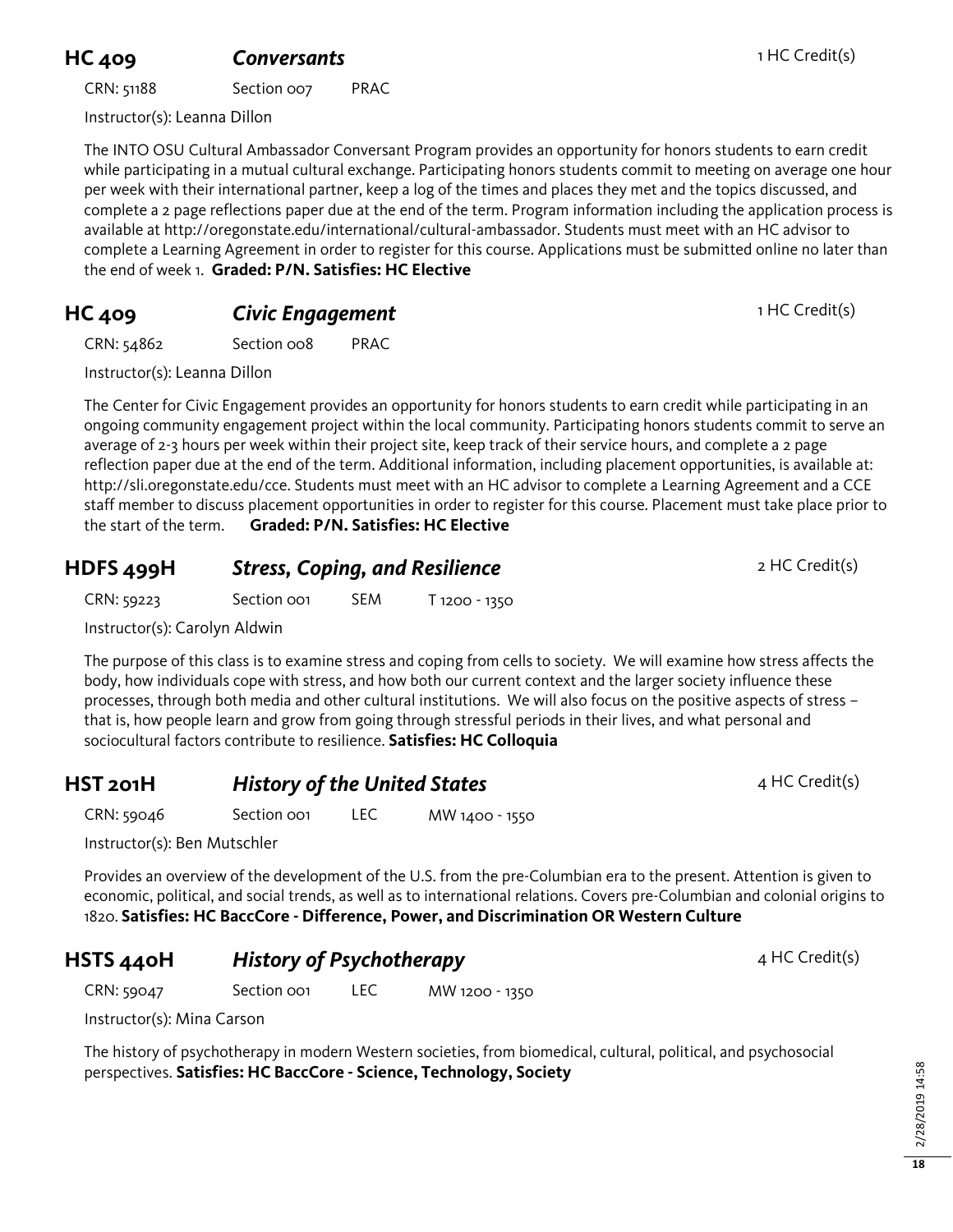| <b>MTH 231H</b>               | <b>Elements of Discrete Mathematics</b> |      |                                                                                                                    | 4 HC Credit(s) |
|-------------------------------|-----------------------------------------|------|--------------------------------------------------------------------------------------------------------------------|----------------|
| CRN: 59048                    | Section oo <sub>1</sub>                 | LEC. | MWF 1000 - 1050                                                                                                    |                |
| <b>AND</b>                    |                                         |      |                                                                                                                    |                |
| CRN: 59049                    | Section 010                             | REC. | F 1100 - 1150                                                                                                      |                |
| Instructor(s): Torrey Johnson |                                         |      |                                                                                                                    |                |
|                               |                                         |      | Flementary logic and set theory functions, direct proof techniques, contradiction and contraposition, mathematical |                |

Elementary logic and set theory, functions, direct proof techniques, contradiction and contraposition, mathematical induction and recursion, elementary combinatorics, basic graph theory, minimal spanning trees. PREREQS: MTH 112. Sufficent test scores may waive the MTH 112 prereq. **Satisfies: HC Elective**

# **MTH 254H** *Vector Calculus I* **4 HC Credit(s)**

CRN: 52051 Section 001 LEC MW 1000 - 1050 & F 1000-1150

Instructor(s): Filix Maisch

Vectors and geometry: coordinate systems, scalar product. Real-Valued Functions of Several Variables: partial and directional derivatives, gradient, extreme values. Multiple Integrals: change of coordinates, applications. Vector valuedfunctions: arc length and curvature of space curves, normal and tangential components of acceleration. PREREQS: MTH 252/252H. **Course Fee \$10. Satisfies: HC Elective**

| <b>MTH 256H</b>            |                         |      | <b>Applied Differential Equations</b> | $4$ HC Credit(s) |
|----------------------------|-------------------------|------|---------------------------------------|------------------|
| CRN: 53038                 | Section oo <sub>1</sub> | LEC. | MWF 1300 - 1350                       |                  |
| <u>AND</u>                 |                         |      |                                       |                  |
| CRN: 55344                 | Section 010             | REC  | F 1200 - 1250                         |                  |
| Instructor(s): Hoewoon Kim |                         |      |                                       |                  |

First order linear and nonlinear equations, second order and higher order linear equations, Laplace transform, and applications appropriate for science and engineering. PREREQS: MTH 254/254H. **Satisfies: HC Elective**

| MTH 264H   | <b>Introduction to Matrix Algebra</b> |      |                                         | 2 HC Credit(s) |
|------------|---------------------------------------|------|-----------------------------------------|----------------|
| CRN: 60074 | Section oo1                           | LEC. | MWF 1400 - 1450<br>Meets weeks 1-5 only |                |
| <u>AND</u> |                                       |      |                                         |                |
| CRN: 60075 | Section 010                           | REC. | $W$ 1500 – 1550<br>Meets weeks 1-5 only |                |

Instructor(s): Hoewoon Kim

Introduction to matrix algebra: systematic solution to systems of linear equations; linear transformations; eigenvalue problems. Meets weeks 1-5 only. PREREQS: MTH 252/252H. **Satisfies: HC Elective**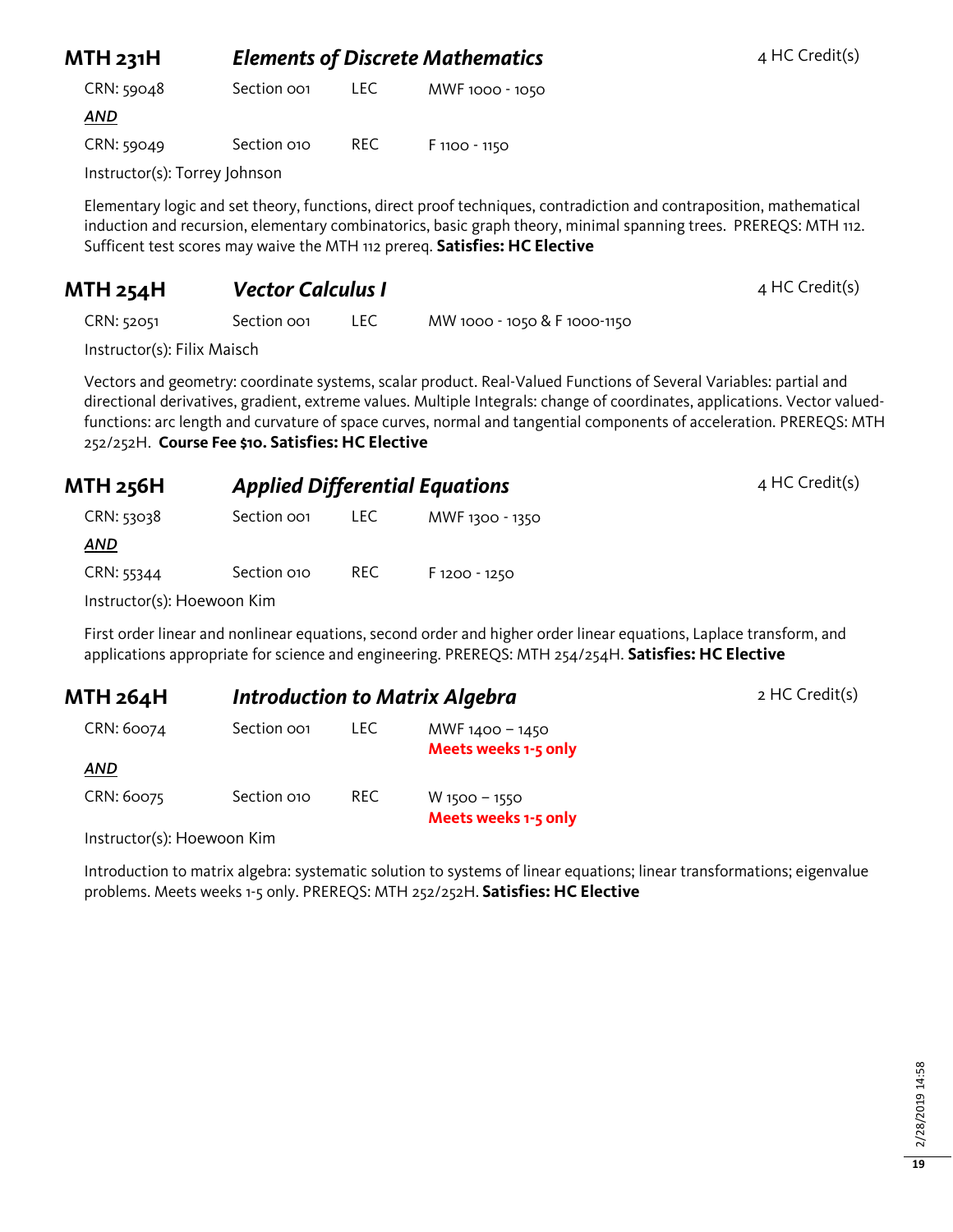| MTH 265H                   | Introduction to Series |      | 2 HC Credit(s)                                                                                                          |
|----------------------------|------------------------|------|-------------------------------------------------------------------------------------------------------------------------|
| CRN: 60076                 | Section oo1            | LEC. | MWF 1400 - 1450<br><b>Meets weeks 6-10 only</b>                                                                         |
| AND                        |                        |      |                                                                                                                         |
| CRN: 60077                 | Section 010            | REC. | $W$ 1500 - 1550<br><b>Meets weeks 6-10 only</b>                                                                         |
| Instructor(s): Hoewoon Kim |                        |      |                                                                                                                         |
|                            |                        |      | Convergence and divergence of numerical series, including geometric series. Series of functions. Power series and their |

analytic properties. Taylor series expansions and Taylor polynomials. Meets weeks 6-10 only. PREREQS: MTH 252/252H. **Satisfies: HC Elective**

#### **MUS 102H History of Rock & Roll** 3 HC Credit(s)

CRN: 53869 Section 001 LEC MWF 1200 - 1250

Instructor(s): Ryan Biesack

This survey is a selected examination and study of musical and social events that have occurred in popular culture over a period of roughly the past 50 years, and what has come to be known generally as "Rock" music. The survey will begin its journey looking at the 1950s and the beginnings of Rock music and conclude with the Rock culture of today. The term "Rock" music will be used as an umbrella or generic term to cover the many variations of popular music that fall under its reach: Motown, Soul, R&B, Disco, Acid Rock, Death Metal, Thrash Metal, Punk Rock, Indy Rock, Grunge, etc. As there are numerous artists and performers who have contributed to Rock music, this survey will focus on a selected group who have significantly changed, or illustrate the change, in Rock music. This course will examine some of the pinnacle recordings, repertoire, artists, concerts, performances, and events to provide insight and meaning as to "how" and "what" this music was changing within pop culture in a historical and social context. By examining different works of Rock music, we can hope to extrapolate broader meaning and understanding of these events in an overarching sense relative to recent history. This course will also examine how Rock music has functioned as a vehicle for commentary on everything from sex to religion to politics, and how this music continues to be a relevant and ever-changing vehicle in the present day. **Satisfies: HC BaccCore - Literature and the Arts**

#### **PAC 293H** *Interdisciplinary Yoga: Mindfullness Skills* 1 HC Credit(s)

CRN: 59050 Section 001 ACT Th 1400 - 1550

Instructor(s): Tsipora Berman

Journey to the seen and the unseen through a multi-sensory, interdisciplinary, transformative study of mindfulness utilizing a fun, creative variety of individual and group mind/body practices applicable to everyday life and across academic disciplines. Develop your imagination, intuition, inspiration, integration, and interpretation including 15 sensory perceptions to live to your highest potential with resilience to navigate the challenges of personal and professional endeavors. You will unravel the mysteries of why the 8,000 year old science of Yoga is all encompassing, integrated with Positive Psychology, Physics, Neuroscience, Human Biology, and grounded in the eight-part awakening process. **Course Fee: \$49. Satisfies: HC BaccCore - Fitness**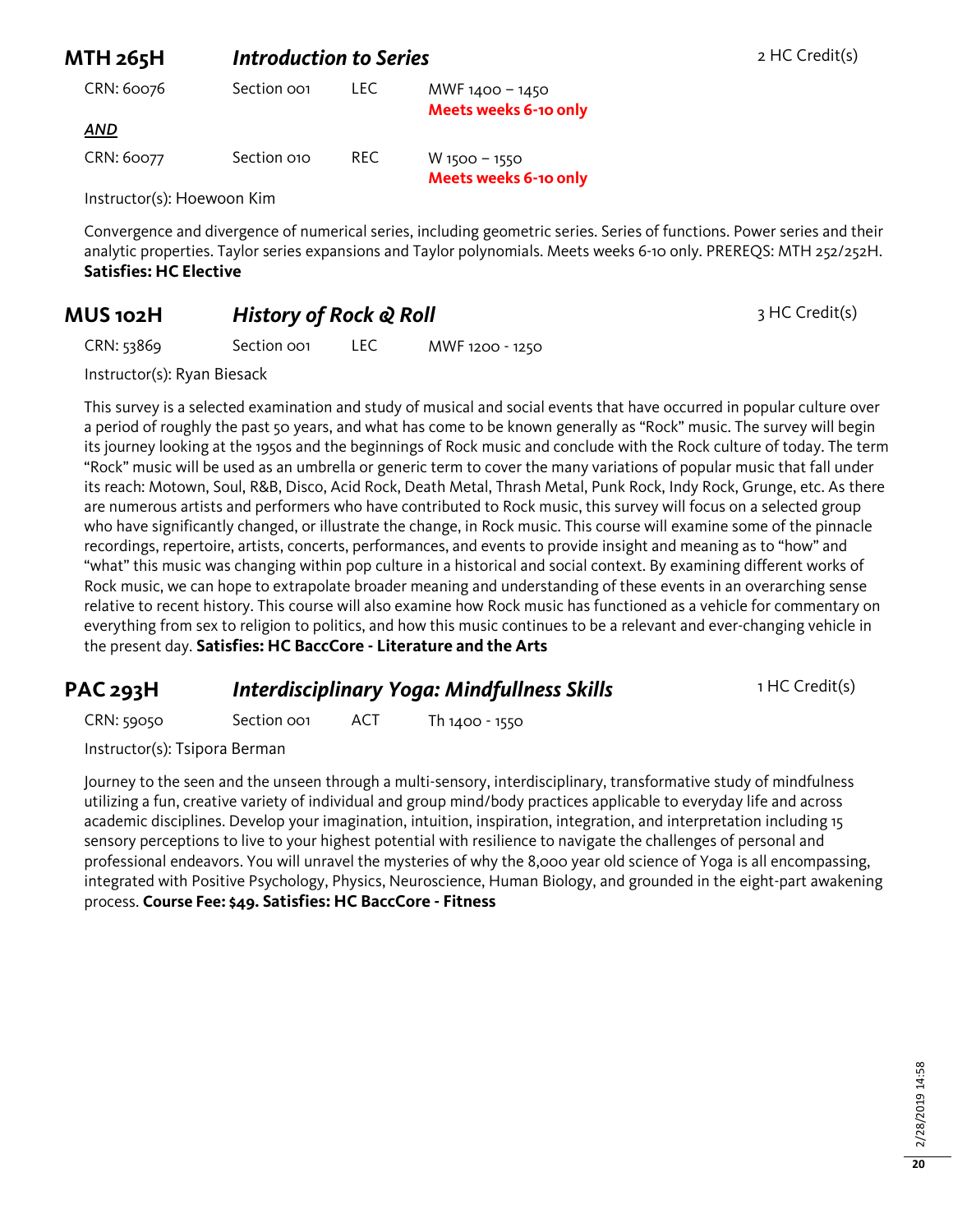#### **PAC 325H Wilderness First Aid** 1 HC Credit(s)

CRN: 60073 Section 001 ACT W 1200 - 1350

**Required all-day field trip Saturday 5/18/19**

Instructor(s): Sheila Evans

Crunch! Uhg… Ouch! Do you recreate with accident-prone friends or family? Do you spend any time playing the outdoors? Knowing the fundamentals of emergency care in non-urban environments are useful skills. Backcountry emphasis with long-term care and evacuation complications makes this course unique. There will be a number of outdoor sessions so come prepared with "grubby" clothes that will get dirty or fake-bloody. The course has two components: knowledge as evidenced by performance on written exams and quizzes and practical skills as demonstrated throughout the course and on the final exam. *Hold the Date for the Wild Day: Saturday, May 18, 2019*. **Course Fee: \$167. Satisfies: HC BaccCore - Fitness**

| <b>PAX 415H</b> | <b>Peace Literacy</b> |            |                                                                                                                                                | 2 HC Credit(s) |
|-----------------|-----------------------|------------|------------------------------------------------------------------------------------------------------------------------------------------------|----------------|
| CRN: 59251      | Section oo1           | <b>SEM</b> | This class is a weekend symposium that<br>meets only on:<br>Friday 3/29/19 1100-1720<br>Saturday 3/30/19 1000-1720<br>Sunday 3/31/19 1000-1720 |                |

Instructor(s): Sharyn Clough

This course approaches peace not only as a global outcome, but also as a set of skills to be developed. The three peace skills we focus on in this class are Cultivating Empathy to Understand Aggression, Listening to Build Respect, and Developing Inner Calm to Navigate Conflict. These peace skills fall under what the philosopher Aristotle would call the set of virtues, in particular the virtue of phronesis or practical wisdom. Of course our understanding of the requirements of phronesis has expanded since Aristotle's time. We now know that acquiring and practicing peace skills requires understanding the anatomy of trauma, war, and social injustice. On a methodological note, treating peace as a skill, as a virtue like phronesis, means that we must learn peace through practice. In this class we will study and practice. Students will design exercises to practice the skills they learn. Another way of thinking about being skilled in peace is being literate in peace, hence peace literacy. Peace Literacy was conceived by West Point graduate and Iraq war veteran Paul K. Chappell, who will be a guest lecturer in the class. This class is a weekend symposium that meets only on Friday 3/29/19, Saturday 3/30/19, and Sunday 3/31/19. **Satisfies: HC Colloquia**

| <b>PH 211H</b> | <b>General Physics with Calculus</b> |       |                             | 4 HC Credit(s) |
|----------------|--------------------------------------|-------|-----------------------------|----------------|
| CRN: 59659     | Section oo1                          | LEC . | MWF 1100 - 1150             |                |
|                |                                      |       | AND choose one LAB section: |                |

| CRN: 59660 | Section 010 | LAB | T 1600 - 1750 |
|------------|-------------|-----|---------------|
| CRN: 59661 | Section 020 | LAB | Th 800 - 950  |

Instructor(s): Davide Lazzati

A comprehensive introductory survey course intended primarily for students in the sciences and engineering. Topics include mechanics, wave motion, thermal physics, electromagnetism, and optics. Elementary calculus is used. **Satisfies: HC BaccCore - Physical Sciences**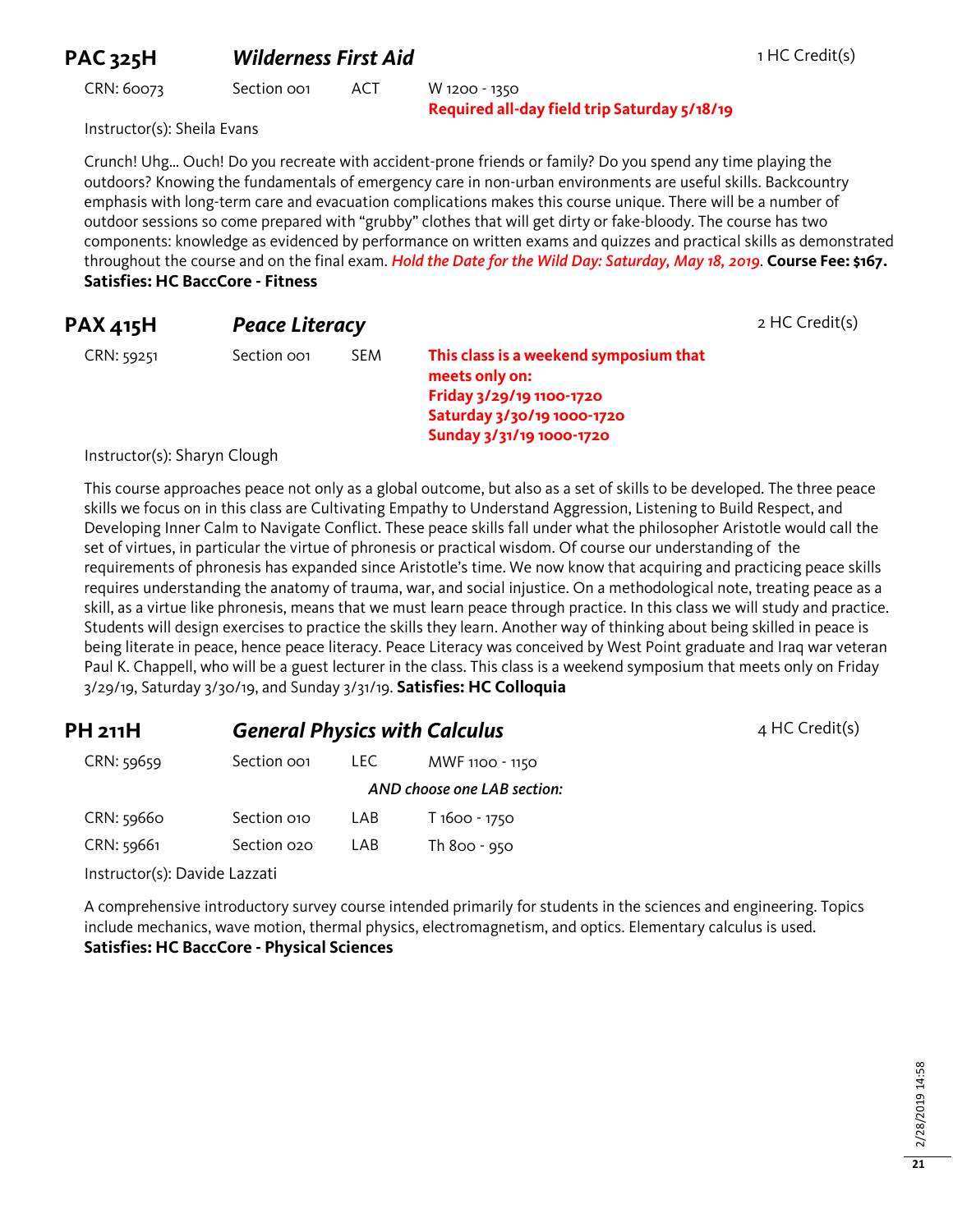### **PH 221H** *Recitation for Physics 211* **1 HC Credit(s)**

#### *Choose one REC section*

| CRN: 51884 | Section oo1             | REC.       | Th 1100 - 1150 | Liz Gire       |
|------------|-------------------------|------------|----------------|----------------|
| CRN: 57524 | Section oo <sub>2</sub> | REC.       | T 1400 - 1450  | David McIntyre |
| CRN: 59662 | Section oos             | <b>REC</b> | M 1500 - 1550  | Bo Sun         |

Honors recitation reserved for HC students enrolled in lecture/lab sections of PH 211 or PH 211H. One-hour weekly session for the development of problem-solving skills in calculus-based general physics. Coreq: PH 211. **Graded: P/N. Satisfies: HC BaccCore - Physical Sciences**

#### **PH 223H Recitation for Physics 213** 1 HC Credit(s)

CRN: 52704 Section 001 SEM T 1100 - 1150

Instructor(s): Guenter Schneider

Honors recitation reserved for HC students enrolled in lecture/lab sections of PH 213. One-hour weekly session for the development of problem-solving skills in calculus-based general physics. Coreq: PH 213. **Graded: P/N. Satisfies: HC BaccCore - Physical Sciences**

# **PH 407H** *The Physics and Philosophy of Time* 1 HC Credit(s)

CRN: 55346 Section 001 SEM F 1400 - 1450

Instructor(s): Albert Stetz

Did you know that with a good time machine you could be simultaneously your own father, mother, and daughter? Does that appeal to you? On the other hand, Saint Augustine claimed that time was an illusion. Past, present, and future are all present in the mind of God. Special relativity seems to bear this out. So what happened to free will? But with a simple quantum measurement you can change the past. So what comes first, the effect or its cause? We'll discuss these and related questions in this class. **Satisfies: HC Colloquia**

#### **PHL/REL 444H** *Biomedical Ethics* 4 HC Credit(s)

*Choose either the PHL 444H section OR the REL 444H section*

| PHL 444H | CRN: 59052 | Section oo1 | LEC        | MW 1400 - 1550 |
|----------|------------|-------------|------------|----------------|
| REL 444H | CRN: 59053 | Section oo1 | <b>LEC</b> | MW 1400 - 1550 |

Instructor(s): Jonathan Kaplan

In this class, we will cover ethical principles and decision-making processes to selected problems in medicine, health care, and biotechnology. Special attention given to end-of-life choices, reproductive rights and technologies, organ transplantation, research ethics, genetic engineering, and allocating scarce resources. An interdisciplinary focus that draws on social, legal, economic, and scientific issues in ethical decision in medicine. Crosslisted with REL 444H **Satisfies: HC BaccCore - Science, Technology, Society**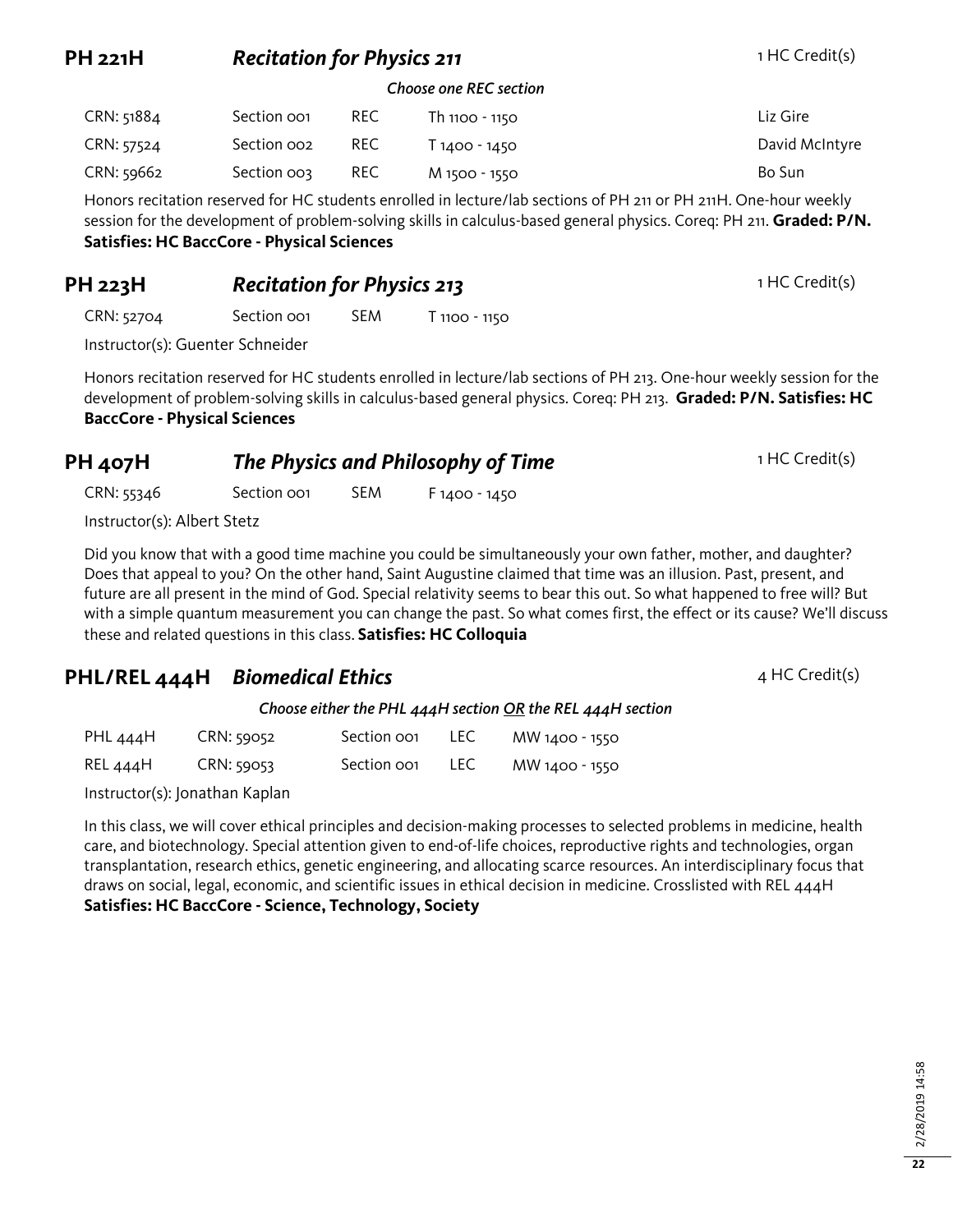# **PS 375H Civil Rights Movement and Policies** 4 HC Credit(s)

| CRN: 59051 | Section oo1 | <b>LEC</b> | MW 1400 - 1550 |
|------------|-------------|------------|----------------|
|------------|-------------|------------|----------------|

Instructor(s): Doug Clark

This course examines the US civil rights movement and its impact on the resulting public policies circa: 1945-1970. We're particularly interested in the strategies and tactics that produced the dramatic public policy victories designed to overcome inequalities in education, public facilities, voting, and housing. Just as significant are the strategies and tactics employed in the counterattack that frustrated the implementation and enforcement of civil rights principles and ended what had been optimistically seen as a Second Reconstruction. Within the context of this movement and public policy history, we are interested in where we are today? Do the current battles from the streets to the courts over racial inequality, mass incarceration, police violence, voter suppression, school failure, and economic inequality indicate a new civil rights agenda seventy-five years later? Does the current activism in the form of groups such as Black Lives Matter, Equality Federation, Lawyers for Equality, Dream Defenders, BYP100, Hands-Up United, and Million Hoodies Movement for Justice, represent a new, different civil rights moment? What do the lessons of public policy success and failure teach us about the possibilities? **Satisfies: HC BaccCore - Difference, Power, and Discrimination**

#### **REL/PHL 444H** *Biomedical Ethics* **Additional American AMPL 4 HC Credit(s)**

*Choose either the REL 444H section OR the PHL 444H section*

| REL 444H                       | <b>CRN: 59053</b> | Section oo1 | LEC. | MW 1400 - 1550 |
|--------------------------------|-------------------|-------------|------|----------------|
| PHL 444H                       | CRN: 59052        | Section oo1 | LEC. | MW 1400 - 1550 |
| Instructor(s): Jonathan Kaplan |                   |             |      |                |

In this class, we will cover ethical principles and decision-making processes to selected problems in medicine, health care, and biotechnology. Special attention given to end-of-life choices, reproductive rights and technologies, organ transplantation, research ethics, genetic engineering, and allocating scarce resources. An interdisciplinary focus that draws on social, legal, economic, and scientific issues in ethical decision in medicine. Crosslisted with PHL 444H **Satisfies: HC BaccCore - Science, Technology, Society**

#### **SOC 444H** *Crime, Communities, Prisons, and Prevention: ENACT Prison Exchange Program* 4 HC Credit(s)

CRN: 59068 Section 001 SEM T 1700 - 2050

**Class takes weekly trips to Salem or Woodburn during class meeting hours.**

Instructor(s): Michelle Inderbitzin

SOC 444H – Crime, Communities, Prisons, and Prevention – in Spring 2019 will be the first ENACT course in Oregon. In this unique course, students will learn alongside individuals incarcerated in a maximum-security prison. OSU Honors College students and prisoners will work together doing policy research around criminal justice issues; they will then advocate with community organizations, administrators, and state legislators to work towards social change. The course will meet on Wednesday nights in Salem within the Oregon State Penitentiary. It will require additional, but flexible, meetings in Salem to visit legislators in the state capitol. It will be a hands-on learning experience, and grades will be based on active participation and projects related to current policy issues. All majors and grade levels are welcome. Given that the course will take place within a maximum-security prison, *students will need to meet with Professor Inderbitzin and pass a criminal background check before they are able to enroll. Questions or interest: please contact Professor Inderbitzin: mli@oregonstate.edu*. For more information about ENACT, The Educational Network for Active Civic Transformation, see here: https://www.brandeis.edu/ethics/ENACT/index.html. **Course Fee: \$66. Satisfies: HC Elective**